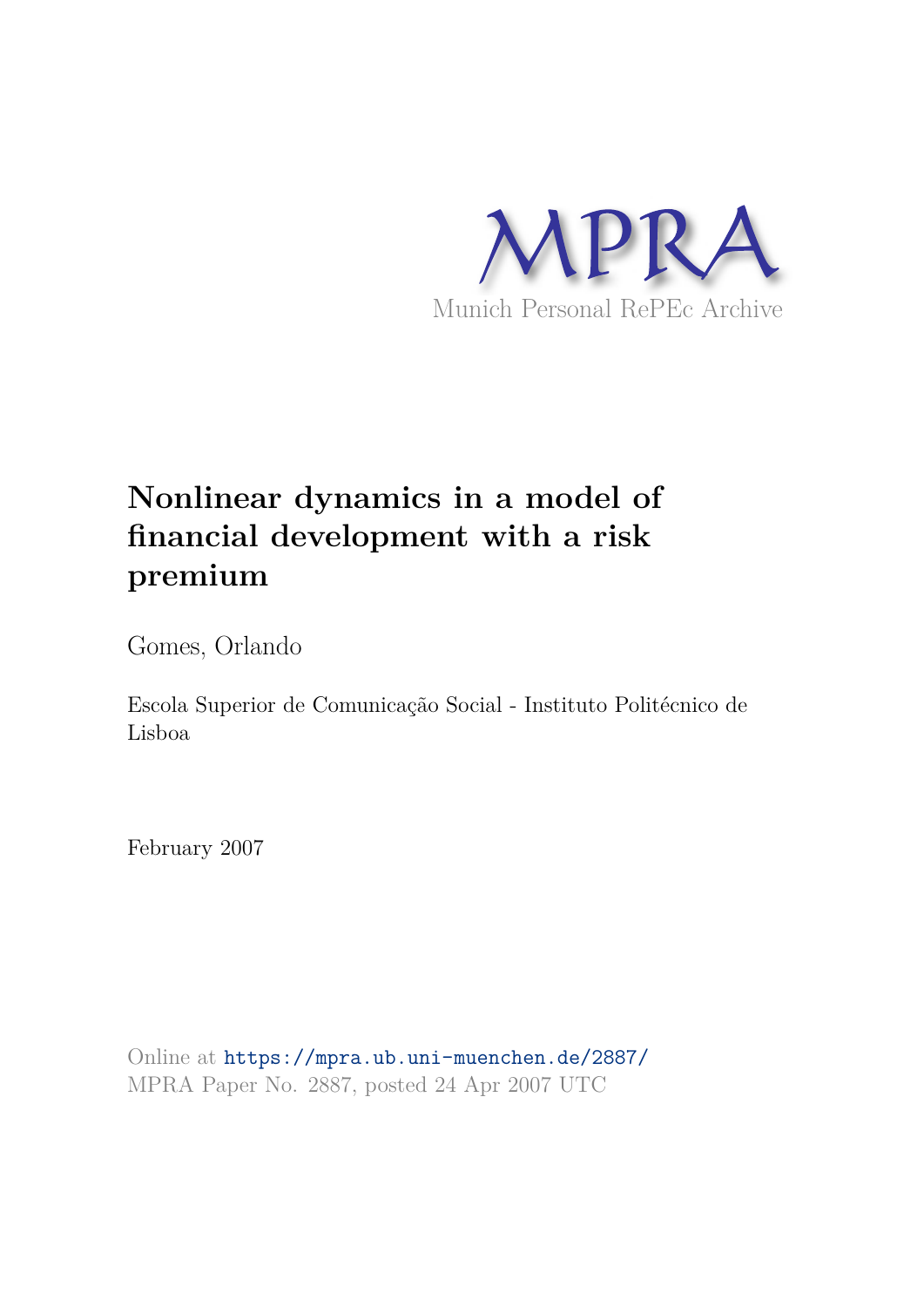# Nonlinear Dynamics in a Model of Financial Development with a Risk Premium

Orlando Gomes<sup>\*</sup>

Escola Superior de Comunicação Social [Instituto Politécnico de Lisboa] and Unidade de Investigação em Desenvolvimento Empresarial [UNIDE/ISCTE].

- February, 2007 -

**Abstract:** The relation between the degree of financial development of an economy (measured by the extent in which constraints to credit exist) and fluctuations affecting the trend of economic growth, is a relevant theme of discussion in macroeconomics. Some of the literature on this field argues that the cyclical behaviour is generated endogenously, under the model's assumptions, for specific levels of credit availability. Following this line of reasoning, the paper develops a theoretical framework that places a risk premium over the international interest rate as the centre piece of the explanation for the occurrence of endogenous business cycles, under particular levels of financial development. The risk premium penalizes the borrowing capacity of the less wealth endowed countries. The analysis explores both local and global dynamics.

**Keywords:** Financial development, Credit constraints, Risk premia, Endogenous business cycles, Nonlinear dynamics, Chaos

**JEL classification**: O16, E32, C61.

 $\overline{a}$ 

<sup>∗</sup> Orlando Gomes; address: Escola Superior de Comunicação Social, Campus de Benfica do IPL, 1549- 014 Lisbon, Portugal. Phone number: + 351 93 342 09 15; fax: + 351 217 162 540. E-mail: ogomes@escs.ipl.pt.

Acknowledgements: Financial support from the Fundação Ciência e Tecnologia, Lisbon, is grateful acknowledged, under the contract No POCTI/ECO/48628/2002, partially funded by the European Regional Development Fund (ERDF).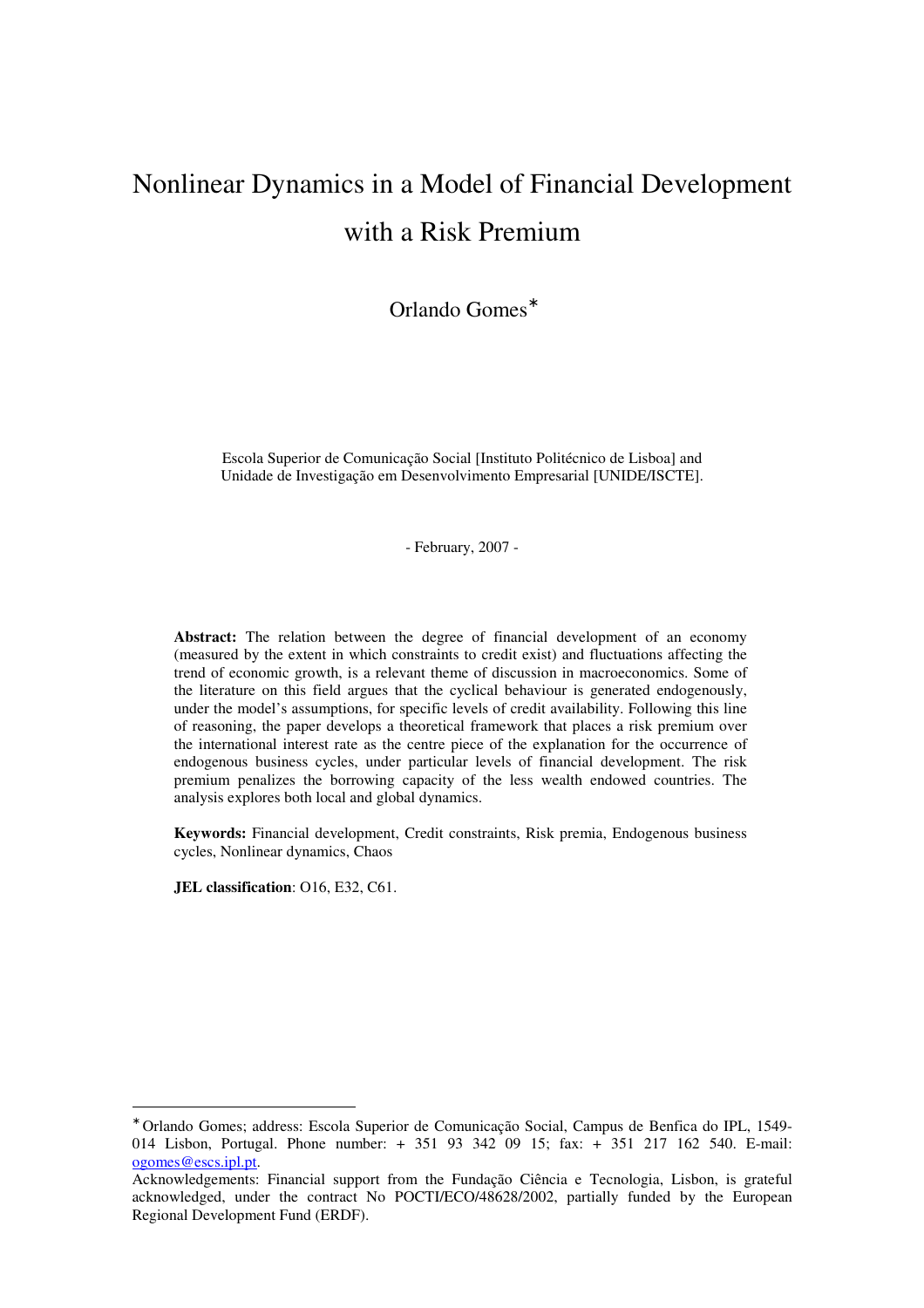## **1. Introduction**

From an empirical point of view, it is well accepted that the level of financial development is strongly correlated with economic growth, at least in the short run. This result is highlighted, for instance, by Levine (1997, 2005), Demirguç-Kunt and Levine (2001) and Christopoulos and Tsionas (2004); these last authors present evidence that allow to conclude that the causality runs from finance to growth, and not the other way around. This result seems logical: developed financial markets, in which barriers to credit are not too relevant, contribute to an efficient allocation of productive inputs across economic agents and also in a temporal perspective, allowing for a potentially higher level of generated income.

This simple and intuitive result is relevant when trying to establish a link between the long term growth trend and short run fluctuations. Somehow surprisingly, theories on business cycles and on economic growth have evolved under separate paradigms that rarely intersect each other. Aghion, Angeletos, Banerjee and Manova (2005) stress this odd fact, by recognizing that the modern theory of cycles gives relevance to the degree of financial development as a source of propagation of productivity shocks, but in business cycles analysis these disturbances frequently arise as exogenous; in the opposite field, the modern growth theory emphasizes the central role of productivity and often considers it as the outcome of an endogenous production process, in order to explain growth trends, but it neglects any mechanism of propagation that eventually generates short run fluctuations.

This paper intends to contribute to the literature on the integrated approach to growth and cycles in environments where the degree of financial development may vary. Such literature has benefited from important contributions, starting with the work of Bernanke and Gertler (1989), King and Levine (1993) and Kyotaki and Moore (1997).

Recently, the subject has gained a new impulse with the work of Philippe Aghion and his co-authors. Aghion, Banerjee and Piketty (1999) presented the benchmark model; in this model, the macroeconomic setup is characterized by the existence of an agency problem that limits the access of firms to credit, an element that is modelled by assuming a credit multiplier as the one initially proposed by Bernanke and Gertler (1989). The capital market imperfections generate endogenous fluctuations that persist in the long run. The main economic aggregates (output, investment and the interest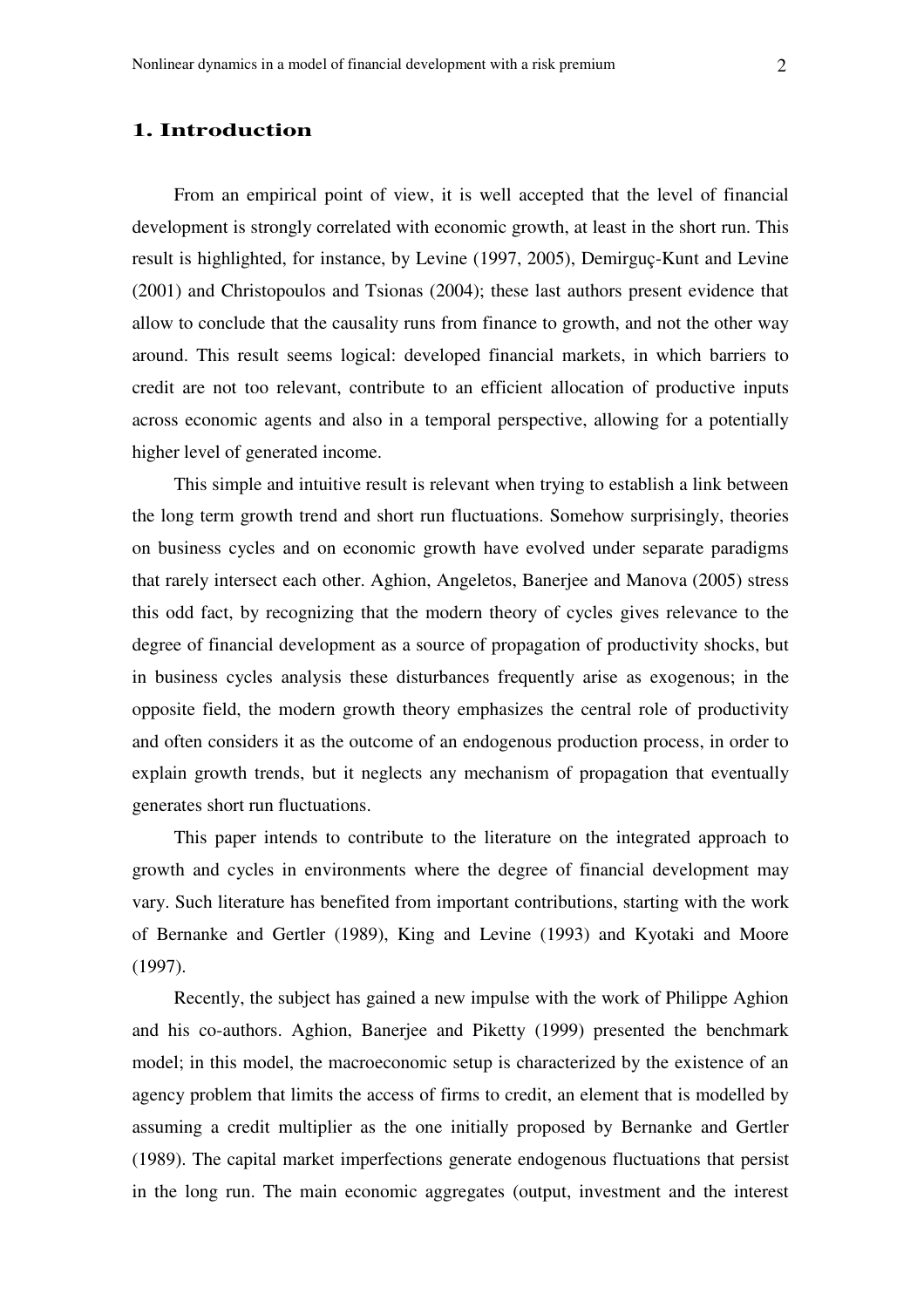rate) will exhibit cycles that are well explained from an economic intuition point of view: there is a multiplier effect of investment that conflicts with increasing interest rates that higher investment levels produce, that is, the tension of two forces that push investment in opposite directions generates and allows to sustain endogenous cycles over time.

The previous work has been extended by Aghion, Baccheta and Banerjee (2004), who study the effects of financial development over small open economies, and conclude that unstable dynamics (in the case, just period two cycles) arise for intermediate levels of financial development, while stability prevails in economies that have credit systems that are either underdeveloped or significantly developed.

In Aghion, Baccheta and Banerjee (2000, 2001), a similar type of analysis is undertaken, but in these studies the focus lies in monetary economies characterized by the presence of nominal price rigidities. The main conclusions are: (i) in credit constrained economies in which debt is issued both in domestic and foreign currencies, currency crises are likely to arise; (ii) currency crises generated by the interplay between credit constraints and price sluggishness are associated with the presence of multiple equilibria.

Finally, the work by Aghion, Howitt and Mayer-Foulkes (2005) establishes the bridge between financial development and growth convergence. Their model proposes an explanation of growth where the growth rate of an economy with a high level of financial development will converge to the rate of growth of the world technology frontier, while all the other economies will systematically grow at a lower rate.

The framework that we propose in the following sections concerns to an endogenous growth setup. This has been the main theoretical structure in which the problem under discussion has been addressed. This is the case of the previously discussed references, as well as of other studies, like Amable, Chatelain and Ralf (2004), who analyze how credit rationing affects endogenous growth when debt is related to the firm's internal net worth taken as collateral, Blackburn and Hung (1998) and Morales (2003) who concentrate in growth models based on innovation to study the relationship between finance and growth, and also Harrison, Sussman and Zeira (1999) and Khan (2001) who integrate financial intermediation and growth under an AK growth model. The model that we intend to analyze takes as well an AK production function.

Besides the literature on the link between financial development and endogenous growth, the paper also connects to the literature on endogenous business cycles that was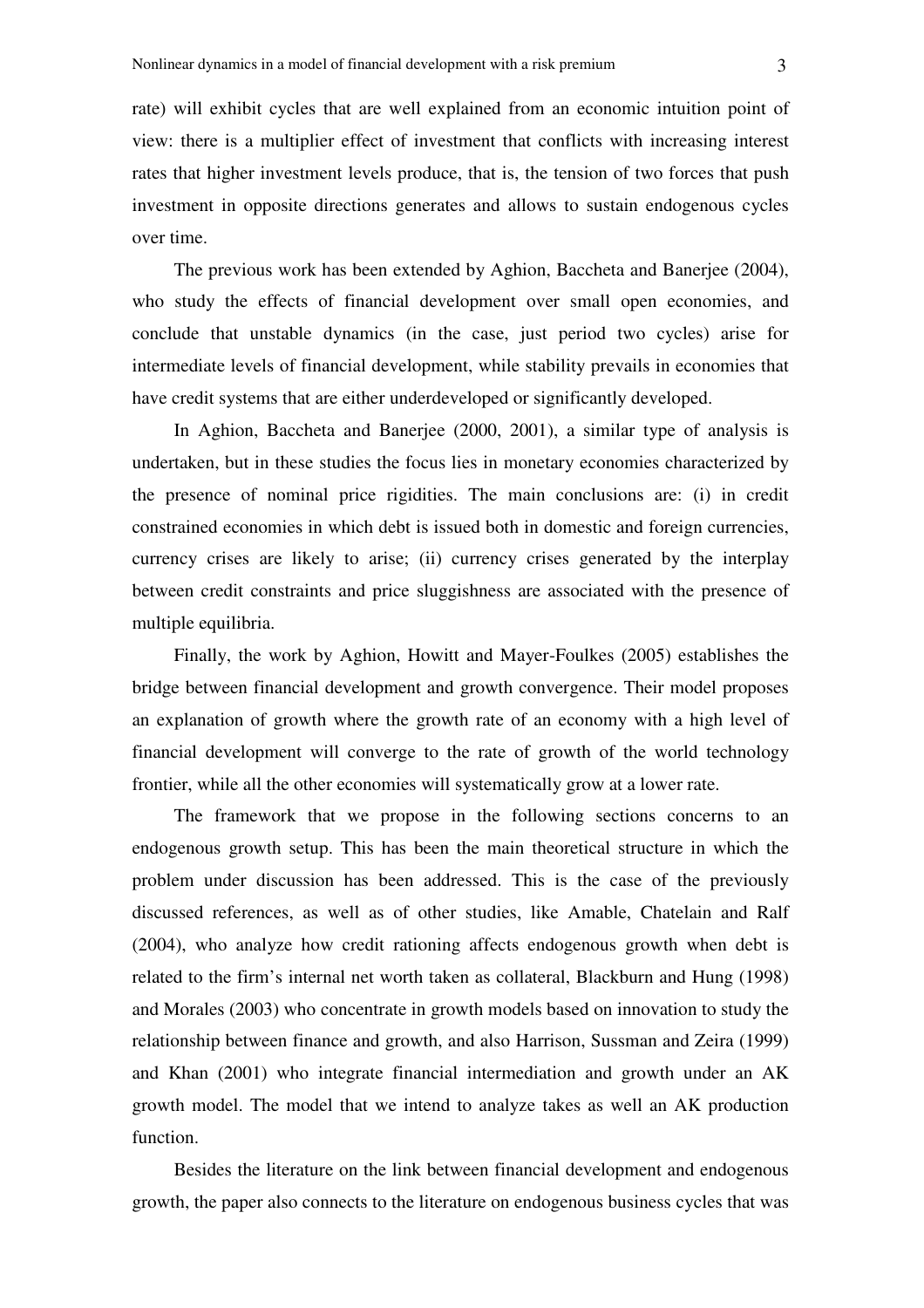initially developed by Benhabib and Day (1981), Day (1982) and Grandmont (1985), among many others, and that was recovered later essentially by two strands: first, the one that searches for non linear dynamics in optimal growth models under competitive markets. Here, we can include Nishimura, Sorger and Yano (1994), Boldrin, Nishimura, Shigoka and Yano (2001), and related literature. These authors search for extreme conditions under which endogenous fluctuations arise in competitive frameworks (e.g., too low discount factors or peculiar types of production functions).

Second, it is relevant to mention the work that has adapted the Real Business Cycle model to a completely deterministic setup able to produce long run business cycles. This work was initiated by Christiano and Harrison (1999), and further developed by Schmitt-Grohé (2000) and Guo and Lansing (2002), among others. These endogenous growth models take the structure of the Real Business Cycle models, namely, a setup where the representative agent has two types of choices to make (between consumption and savings, on one hand, and between leisure and work time, on the other hand), and add to it a production function exhibiting increasing returns to scale (that can result, for instance, from a positive externality on the production of final goods). This framework, that can be contested by the evidence that only too high externality levels are able to produce endogenous cycles, is able to generate cycles of various periodicities including chaotic motion. See Gomes (2006) for a survey on macroeconomic models capable of reproducing cycles as a result just of the non linear relation between economic aggregates.

The model to be presented and discussed is essentially based on the theoretical structure developed by Caballé, Jarque and Michetti (2006) [hereafter CJM]. These authors propose to present a model of financial development pointing to a set of results close to the ones by Aghion, Baccheta and Banerjee (2004), that is, growth related instability eventually arises for intermediate levels of financial development and stability prevails for both low and high levels of credit worthiness. Nevertheless, the type of fluctuations found in the CJM model is much more comprehensive, in the sense that it is not limited to period two cycles, but higher order cycles and complete aperiodicity (including chaos) are obtainable.

The framework to develop below is based on the structure of the CJM model, with two important differences: first, we consider a unique input that is internationally available (the CJM model takes a second production factor, which is country specific); second, besides a constraint on credit, we include a second limitation that firms in less developed countries have when searching for credit in international markets: a risk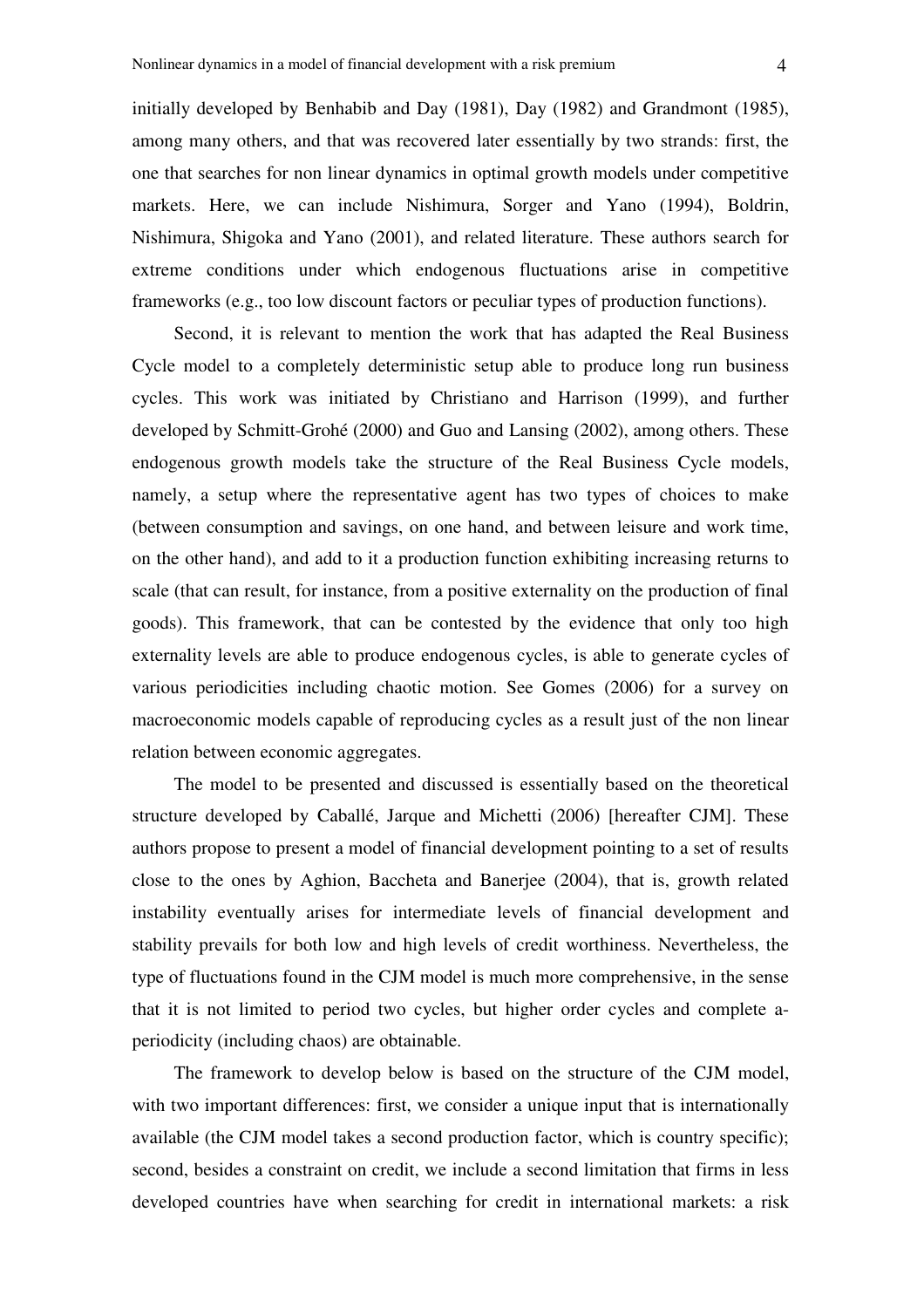premium is charged over countries that are less endowed in terms of accumulated wealth. This alternative structure is able to generate, for specific values of some meaningful parameters, endogenous cycles of various periodicities, including chaotic motion.

The model is analyzed both in terms of local and global dynamics. Locally, one identifies the points where bifurcations separate regions of stability (or saddle-path stability) from regions of instability; globally, one confirms that stability truly prevails on the areas identified locally as such, while in the locally unstable areas, we find a region of cyclical behaviour before instability becomes dominant (here, we identify instability with the notion of variables diverging to infinity).

Synthesizing, the paper takes the a model of financial development and growth, simplifies its structure in terms of production conditions (a one input AK production function is taken), introduces a risk premium over the interest rate, and it proposes to analyze this alternative framework about finance and growth. As in the CJM study, completely a-periodic cycles are generated.

The remainder of the paper is organized as follows. Section 2 presents the structure of the model. Section 3 studies local dynamics and section 4 global dynamics. Section 5 presents an additional feature by introducing endogenous technical progress. Finally, conclusions are left to section 6.

#### **2. The Model**

We consider a small open economy where a large number of households and firms interact. In this economy, population does not grow and, hence, all aggregate variables may, indistinctively, be considered level or per capital variables. We assume that households consume a constant share of the economy's income, that is, we take  $c \in (0,1)$ as the marginal propensity to consume. Firms generate wealth through the production of goods given the resources available for investment.

Basically, we will work with an endogenous growth setup, since the aggregate production function to consider is of the AK type, i.e.,  $y_t = Ak_t$ , with  $A>0$  an index of technological capabilities and  $y_t$  and  $k_t$  the levels of output and physical capital in a given time moment *t*. Assuming that capital fully depreciates after one period, there is a coincidence between investment and the stock of capital,  $i_t = k_t$ , and thus output grows proportionally with the increase in the resources invested in the productive activity.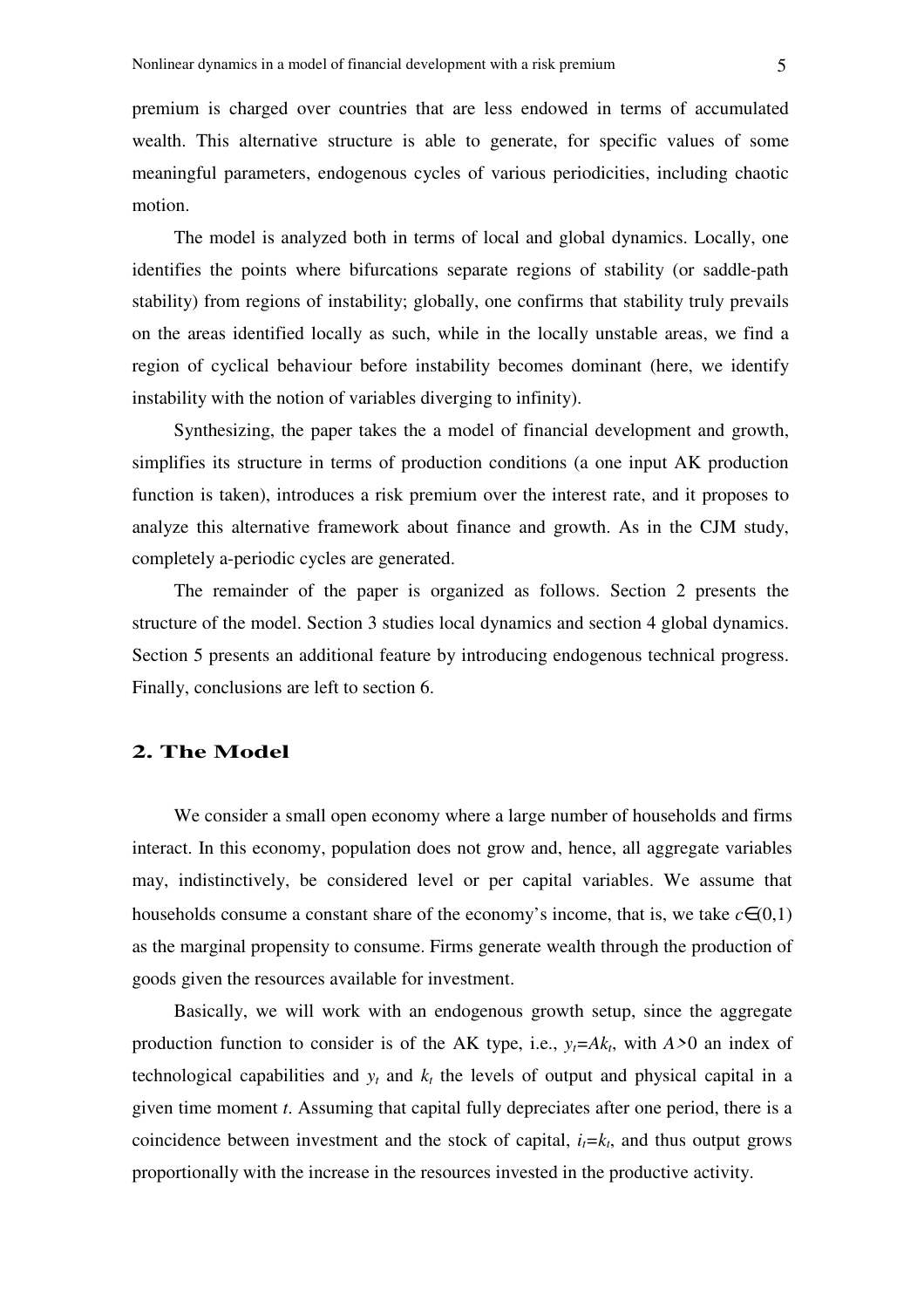Firms can borrow funds in the domestic financial markets in order to finance their productive projects. The international nominal rate of interest is *r>*0, but firms have access to loans at this rate only if the level of accumulated wealth of the economy is not below a given threshold value  $(w_t^*)$  imposed by monetary authorities. When the economy's level of wealth, *w<sup>t</sup>* , is below the benchmark level, financial markets perceive a risk associated to loans and therefore they will charge a higher interest, which is as much higher as the larger is the difference between  $w_t$  and  $w_t^*$ . Consequently, for low levels of development (relatively low levels of accumulated wealth), the interest rate becomes a decreasing function of wealth. Formally, the domestic interest rate on productive loans will be

$$
r_{t+1} = \begin{cases} r \cdot f\left(\frac{w_t}{w_t^*}\right) & \text{if } w_t < w_t^* \\ r & \text{if } w_t \ge w_t^* \end{cases} \tag{1}
$$

In (1), we introduce a time lag by assuming that today's wealth levels will be reflected on tomorrow's interest rate. Function *f* is continuous and differentiable, with  $f_w < 0$ ,  $\lim_{w \to w^*} f \left| \frac{w_t}{w^*} \right| = 1$ J  $\backslash$  $\overline{\phantom{a}}$ l ſ  $\rightarrow w^*$   $\left\langle W_t\right\rangle$ *t*  $w \rightarrow w^*$ <sup>\*</sup>  $\left\langle W \right\rangle$  $f\left(\frac{w_t}{w}\right) = 1$  and  $f(0) \rightarrow +\infty$ , i.e., an infinite interest rate is hypothetically applied over loans when the economy is hypothetically endowed with no resources. Furthermore, we assume that if  $f\left|\frac{W_t}{W}\right| = \xi$ J  $\backslash$  $\overline{\phantom{a}}$ l ſ \* *t t w w*  $f\left|\frac{dr}{dr}\right| = \xi$ , with  $\xi$  some positive constant, we can compute an inverse function  $f^1$ , such that  $w_t = f^{-1}(\xi) \cdot w_t^*$ ; the following properties should apply:  $f_{\xi}^{-1} < 0$  $f_{\xi}^{-1}$  < 0 and  $f^{-1}(1)$  = 1.

Function *f* reflects the risk premium on loans. Possibilities of profitable investment require considering that the marginal productivity of capital exceeds the lowest possible interest rate, i.e., *A>r*.

Besides the imposition of a risk premium, the financial sector will be characterized as well by placing quantitative constraints on credit. These may reflect, for instance, inefficiencies arising from information asymmetries. The level of wealth serves as collateral to loans, and firms may borrow at most  $\mu w_t$ , with  $\mu > 0$  a credit multiplier that is supposed to translate the level of financial development of the national economy. Therefore, our setup assumes two obstacles to credit: first, an interest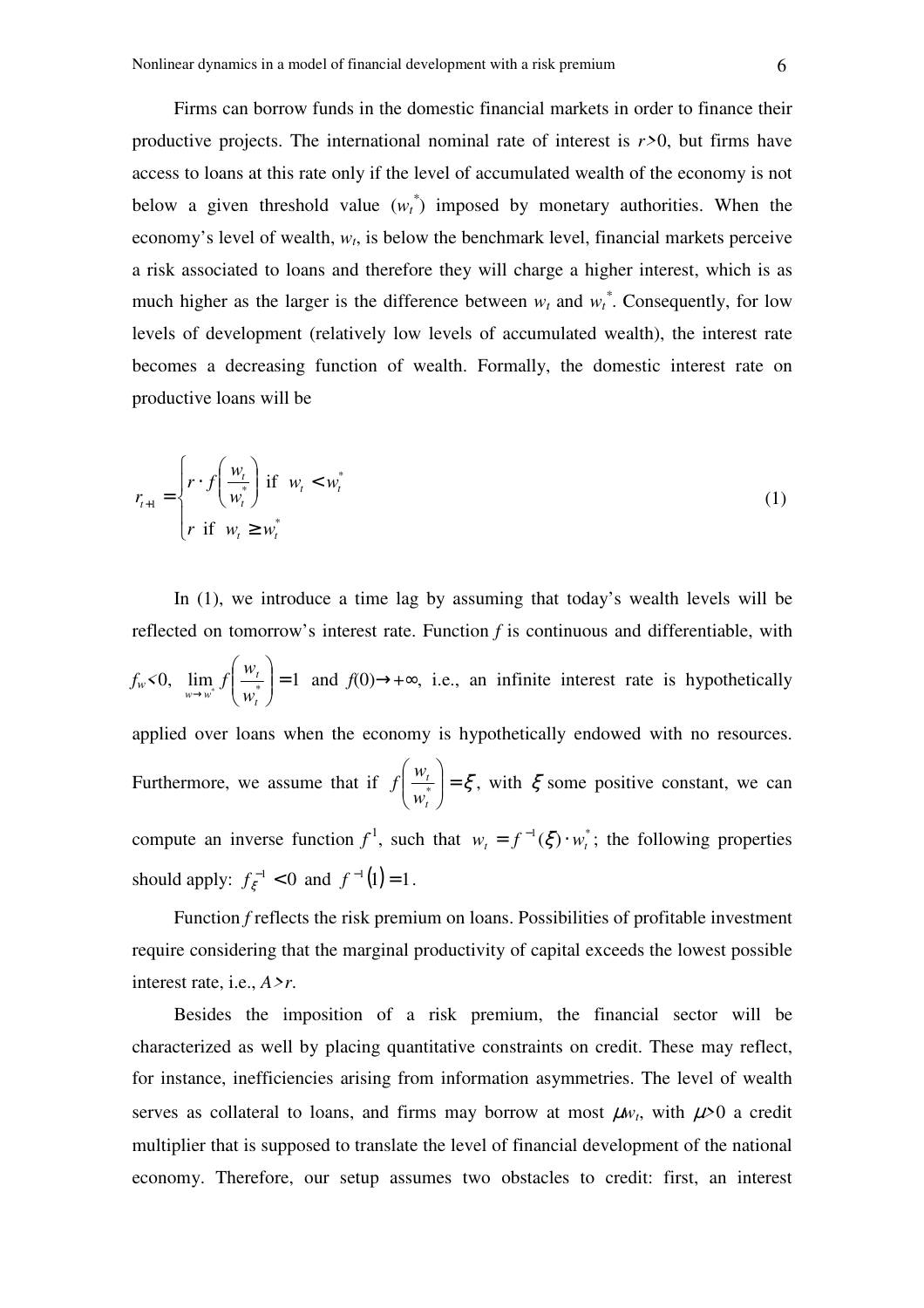premium that affects the price of credit; second, a level or quantitative boundary that imposes a ceiling on the availability of credit.

 Wealth dynamics will be given by a simple rule. We just consider that next period's level of wealth corresponds to the non consumed income, with income given by output less debt payment. Letting  $b_t$  be the amount of financial resources that are borrowed by firms in moment *t*, we have

$$
w_{t+1} = (1 - c) \cdot (y_t - r_t \cdot b_t), \ \ w_0 \text{ given.}
$$
 (2)

In difference equation (2), the output level may be replaced by an expression reflecting the level of investment. Noticing that the economy will invest, on aggregate, the level of available wealth plus the borrowed resources, then  $i_t = w_t + b_t$ , and therefore output comes  $y_t = A \cdot (w_t + b_t)$ . Equation (2) is, thus, equivalent to  $w_{t+1} = (1-c) \cdot [Aw_t + (A - r_t) \cdot b_t].$ 

Two cases are clearly distinct, in what concerns firms' behaviour. First, if  $A \ge r_t$ then it is profitable to invest in production the largest amount that it is possible to borrow. With a marginal productivity above the financial return, firms choose  $b_t = \mu w_t$ , and thus equation (2) becomes

$$
w_{t+1} = (1 - c) \cdot [A \cdot (1 + \mu) - \mu \cdot r_t] \cdot w_t, \ (A \ge r_t). \tag{3}
$$

Second, when  $A \leq r_t$  firms borrow only until the point where the productive marginal return is equal to the interest rate, that is,  $y_t - r_t \cdot b_t = r_t \cdot w_t$ . Therefore,

$$
w_{t+1} = (1 - c) \cdot r_t \cdot w_t, \ (A \le r_t). \tag{4}
$$

It is important to associate the previous wealth expressions with our interest condition (1). Observe that under  $A \ge r_t$  we have *r A w w f t* <sup>t-1</sup>/∗ ≥ J  $\backslash$  $\overline{\phantom{a}}$ l ſ − − \* 1  $\frac{1}{2}$   $\geq$   $\frac{1}{2}$ , which is equivalent to

\* 1 1  $1 - J$   $W_{t-}$  $_{-1} \geq f^{-1} \left( \frac{A}{r} \right)$ .  $\left(\frac{A}{A}\right)$ l ſ  $f_{t-1} \geq f^{-1} \left( \frac{H}{r} \right) \cdot w_t$  $w_{t-1} \ge f^{-1} \left( \frac{A}{n} \right) \cdot w_{t-1}^*$ . Likewise,  $A \le r_t$  implies the relation  $w_{t-1} \le f^{-1} \left( \frac{A}{n} \right) \cdot w_{t-1}^*$ 1  $1 \sim J$  |  $W_{t-1}$  $_{-1} < f^{-1} \left(\frac{A}{r}\right)$ .  $\left(\frac{A}{A}\right)$ l ſ  $f_{t-1} < f^{-1} \left( \frac{r}{r} \right) \cdot w_t$  $w_{t-1} < f^{-1}(\frac{A}{\cdot}) \cdot w_{t-1}^*$ . Remind that the inverse function  $f^{-1}$  obeys to the properties previously stated in this section;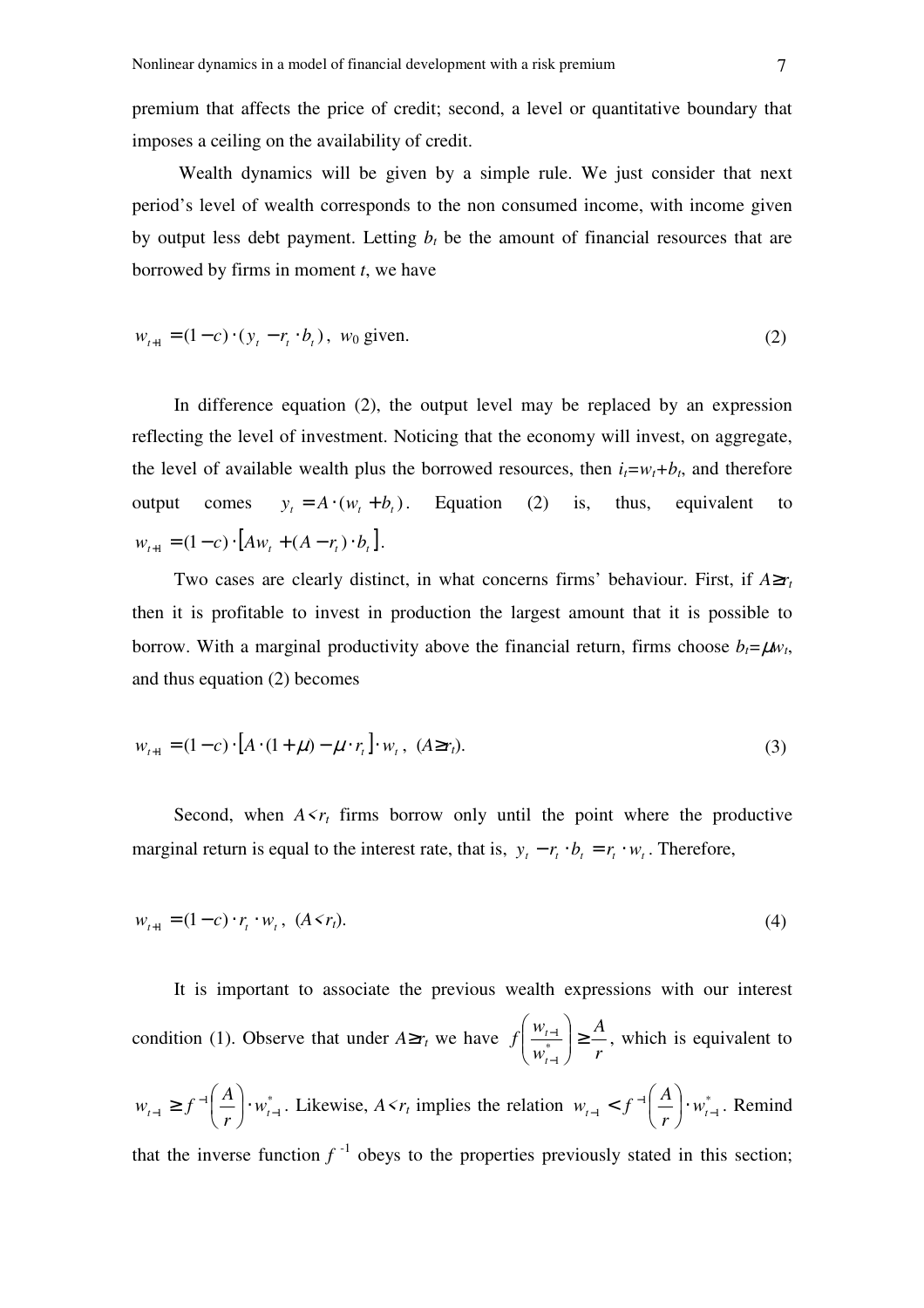particularly, it is true that  $f^{-1} \begin{vmatrix} 1 \\ -1 \end{vmatrix} < 1$ J  $\begin{pmatrix} A \\ - \end{pmatrix}$ l  $-1$ *r*  $f^{-1}\left(\frac{A}{A}\right)$  < 1, and this condition allows to distinguish among three different states of the assumed economy, according to the following diagram:

| $A \leq r_t$          | $A \geq r_t$             |  |
|-----------------------|--------------------------|--|
| $W_{t-1} < W_{t-1}^*$ | $W_{t-1} \geq W_{t-1}^*$ |  |

The previous scheme reveals that the wealth dynamics equation is a piecewise function with three segments, as follows

$$
w_{t+1} = \begin{cases} (1-c) \cdot r \cdot f\left(\frac{w_{t-1}}{w_{t-1}^*}\right) \cdot w_t & \text{if } w_{t-1} < f^{-1}\left(\frac{A}{r}\right) \cdot w_{t-1}^* \\ (1-c) \cdot \left[A \cdot (1+\mu) - \mu \cdot r \cdot f\left(\frac{w_{t-1}}{w_{t-1}^*}\right)\right] \cdot w_t & \text{if } f^{-1}\left(\frac{A}{r}\right) \cdot w_{t-1}^* \le w_{t-1} < w_{t-1}^* \\ (1-c) \cdot \left[A \cdot (1+\mu) - \mu \cdot r\right] \cdot w_t & \text{if } w_{t-1} \ge w_{t-1}^* \end{cases} \tag{5}
$$

The assumption of an AK production function implies that our setup is an endogenous growth framework, in the sense that all the mentioned aggregates  $(y_t, k_t, i_t)$ *w*<sub>t</sub>) grow in the steady state at a positive and constant rate. Let this rate be  $\gamma$  0 and assume that the benchmark level of wealth,  $w_t^*$ , represents a trend of accumulated wealth, such that it grows at rate  $\gamma$  for all *t*. We define constant  $\hat{w}^* = \frac{w_t^*}{(1 + \gamma)^2}$  $(1 + \gamma)$ ˆ \*  $\begin{pmatrix} w_t^* \\ w_t^* \end{pmatrix}$  $+$  γ  $\equiv \frac{m_t}{a}$  and

variable  $\hat{w}_t \equiv \frac{W_t}{(1 + \alpha)^t}$ *t t w w*  $(1 + \gamma)$ ˆ  $+$  γ  $\equiv \frac{m_t}{r}$ . System (5) is now rewritten for the detrended variable:

$$
\hat{w}_{t+1} = \begin{cases}\n\frac{1-c}{1+\gamma} \cdot r \cdot f\left(\frac{\hat{w}_{t-1}}{\hat{w}^*}\right) \cdot \hat{w}_t & \text{if } \hat{w}_{t-1} < f^{-1}\left(\frac{A}{r}\right) \cdot \hat{w}^* \\
\frac{1-c}{1+\gamma} \cdot \left[A \cdot (1+\mu) - \mu \cdot r \cdot f\left(\frac{\hat{w}_{t-1}}{\hat{w}^*}\right)\right] \cdot \hat{w}_t & \text{if } f^{-1}\left(\frac{A}{r}\right) \cdot \hat{w}^* \le \hat{w}_{t-1} < \hat{w}^* \\
\frac{1-c}{1+\gamma} \cdot \left[A \cdot (1+\mu) - \mu \cdot r\right] \cdot \hat{w}_t & \text{if } \hat{w}_{t-1} \ge \hat{w}^*\n\end{cases} \tag{6}
$$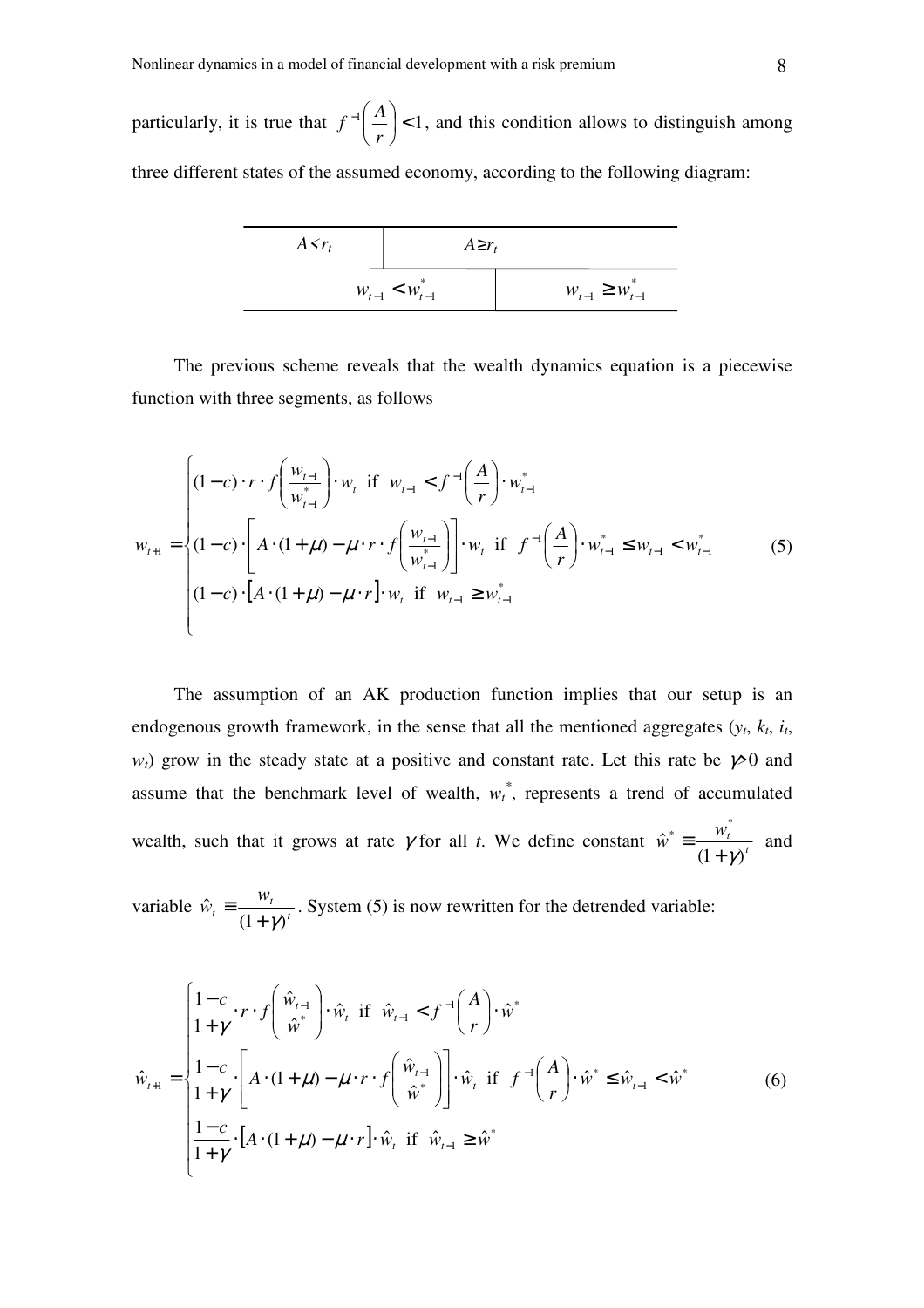The dynamic analysis of system (6) requires transforming the one equation / two time lags expression into a two equations / one time lag system. This may be done by defining variables  $\tilde{w}_t \equiv \hat{w}_t - \overline{w}$  and  $\tilde{z}_t \equiv \hat{w}_{t-1} - \overline{w}$ , with  $\overline{w}$  an equilibrium point of system (6). The system that will be subject to analysis is, thus, the one in expression (7).

$$
\begin{cases}\n\frac{1-c}{1+\gamma} \cdot r \cdot f\left(\frac{\tilde{z}_t + \overline{w}}{\hat{w}^*}\right) \cdot (\hat{w}_t + \overline{w}) - \overline{w} & \text{if } \tilde{z}_t < f^{-1}\left(\frac{A}{r}\right) \cdot \hat{w}^* - \overline{w} \\
\hat{w}_{t+1} &= \begin{cases}\n\frac{1-c}{1+\gamma} \cdot \left[A \cdot (1+\mu) - \mu \cdot r \cdot f\left(\frac{\tilde{z}_t + \overline{w}}{\hat{w}^*}\right)\right] \cdot (\hat{w}_t + \overline{w}) - \overline{w} & \text{if } f^{-1}\left(\frac{A}{r}\right) \cdot \hat{w}^* - \overline{w} \le \tilde{z}_t < \hat{w}^* - \overline{w} \\
\frac{1-c}{1+\gamma} \cdot \left[A \cdot (1+\mu) - \mu \cdot r\right] \cdot (\hat{w}_t + \overline{w}) - \overline{w} & \text{if } \tilde{z}_t \ge \hat{w}^* - \overline{w} \\
\tilde{z}_{t+1} &= \tilde{w}_t\n\end{cases}\n\tag{7}
$$

Note that the steady state values of variables  $\tilde{w}_t$  and  $\tilde{z}_t$  are, both, zero.

The first step to analyze (7) consists in determining the steady state. Two steady state points are feasible. The first is valid for  $\overline{w} < f^{-1} \left| \frac{A}{v} \right| \cdot \hat{w}^*$ *r*  $\overline{w}$  *< f*<sup>-1</sup> $\left(\frac{A}{A}\right)$ . J  $\left(\frac{A}{A}\right)$ l ſ  $\langle f^{-1} \vert \frac{A}{\vert \psi \vert} \cdot \hat{w}^*$ ; the second for  $\left| \frac{\mathbf{a}}{\mathbf{b}} \right| \cdot \hat{\mathbf{w}}^*$ *r*  $\overline{w} \geq f^{-1} \left( \frac{A}{A} \right)$ . J  $\left(\frac{A}{A}\right)$ l ſ  $\geq f^{-1}\left[\frac{A}{n}\right]\cdot \hat{w}^*$ . They are, respectively,  $\overline{w}_1 = f^{-1}\left[\frac{1+f}{(1-f)^2}\right]\cdot \hat{w}^*$  $(1 - c)$  $\frac{1+\gamma}{\lambda}$ .  $\hat{w}$  $c) \cdot r$  $\overline{w}_1 = f^{-1} \left( \frac{1 + \gamma}{(1 - \gamma)^{1/2}} \right)$ . J  $\backslash$  $\overline{\phantom{a}}$ l ſ  $-c)$ .  $= f^{-1}\left(\frac{1+\gamma}{\gamma}\right)$  and 1  $1 - C$   $\therefore$  \*  $\hat{v}_2 = f^{-1}$   $\frac{1-c}{1} \cdot \hat{w}$  $(1 + \mu) - \frac{1}{4}$ *w r c A*  $\overline{w}_2 = f^{-1}$   $\overline{w}_2 = f^{-1}$   $\overline{w}_1$  $\overline{\phantom{a}}$  $\overline{\phantom{a}}$  $\overline{\phantom{a}}$  $\overline{\phantom{a}}$ J  $\backslash$  $\mathsf{I}$  $\mathsf{I}$  $\mathbf{I}$  $\mathsf{I}$ l ſ ⋅ −  $\cdot (1 + \mu) - \frac{1 + \mu}{1 - \mu}$  $=f^{-}$  $\mu$  $\mu$ ) –  $\frac{1+\gamma}{1-\gamma}$ .

Two steady state points exist under the assumption that  $f^{-1}(\cdot)$  is a constant value. The following condition is essential to guarantee a positive long run level of wealth: *c A* −  $\cdot (1 + \mu) > \frac{1 + \mu}{1 - \mu}$ 1  $(1+\mu) > \frac{1+\gamma}{1-\lambda}$ .

## **3. The Analysis of Local Bifurcations**

Because system (7) has two equilibrium points, local dynamics must be dissected in the vicinity of each one of these points. Let us start by taking  $\overline{w}_1$ . The equilibrium point exists for the first equation of the system. Linearizing the system in the vicinity of this point, one obtains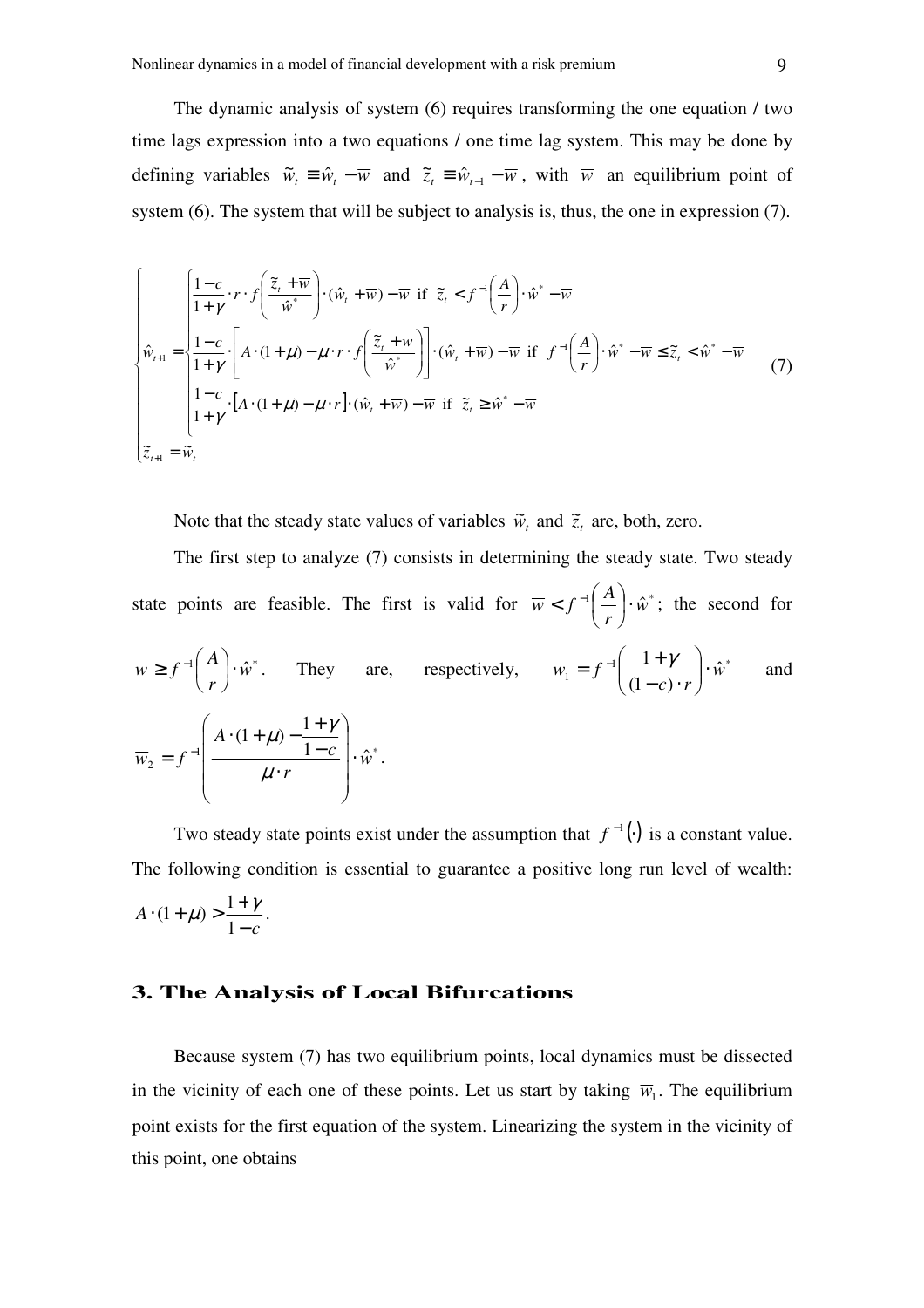$$
\begin{bmatrix} \widetilde{w}_{t+1} \\ \widetilde{z}_{t+1} \end{bmatrix} = \begin{bmatrix} 1 & \frac{1-c}{1+\gamma} \cdot r \cdot f_z \cdot \overline{w}_1 \\ 1 & 0 \end{bmatrix} \cdot \begin{bmatrix} \widetilde{w}_t \\ \widetilde{z}_t \end{bmatrix}
$$
 (8)

In (8),  $f_z$  represents the derivative of function *f* in order to  $\tilde{z}_t$ . The sign of  $f_z$ determines the type of dynamics underlying the system. Because  $\tilde{z}_t$  is just a linear transformation of  $\hat{w}_t$ , we must have  $f_z \le 0$ . The dynamic behaviour is characterized in proposition 1.

**Proposition 1.** Local dynamics in the vicinity of the first equilibrium point,  $\overline{w}_1$ , are *expressed on the following conditions:* 

*i)* If 
$$
\frac{1-c}{1+\gamma} \cdot r \cdot f_z \cdot \overline{w}_1 > -1
$$
, then the system is stable in the neighbourhood of  $\overline{w}_1$ ;  
\n*ii)* If  $\frac{1-c}{1+\gamma} \cdot r \cdot f_z \cdot \overline{w}_1 < -1$ , then the system is unstable in the neighbourhood of

 $\overline{w}_1$ ;

*iii)* If 
$$
\frac{1-c}{1+\gamma} \cdot r \cdot f_z \cdot \overline{w}_1 = -1
$$
, then a Neimark-Sacker bifurcation occurs.

**Proof**: The trace and the determinant of the Jacobian matrix in (8) are, respectively,  $Tr(J)=1$  and  $Det(J)=-\frac{1}{4}$   $\cdots$   $\cdots$   $f_{7}$   $\cdot \overline{w}_{1}>0$ 1  $\frac{1-c}{1+\gamma} \cdot r \cdot f_z \cdot \overline{w}_1 >$  $-\frac{1-c}{r} \cdot r \cdot f_{\zeta} \cdot \overline{w}$ *z* γ . Conditions for stability are 1-  $Tr(J)+Det(J) > 0 \implies -\frac{1-c}{2} \cdot r \cdot f(\sqrt{w_1}) > 0$ 1  $\frac{1-c}{1+\gamma} \cdot r \cdot f_z \cdot \overline{w}_1 >$  $-\frac{1-c}{r} \cdot r \cdot f_{\zeta} \cdot \overline{w}$ *z* γ , which is an universal condition;  $1+Tr(J)+Det(J) > 0 \Rightarrow 2-\frac{1-\epsilon}{f} \cdot r \cdot f(\sqrt{w_1}) > 0$ 1  $2-\frac{1-c}{1+\gamma}\cdot r\cdot f_z\cdot \overline{w}_1>$  $-\frac{1-c}{r} \cdot r \cdot f_{\zeta} \cdot \overline{w}$ *z* γ , which is also an universal condition; and  $1$ *-Det*(*J*)>0  $\Rightarrow \frac{1-c}{4}$ *·r·f<sub><i>z*</sub></sub> · $\overline{w_1}$  > -1 1  $\frac{1-c}{1+\gamma} \cdot r \cdot f_z \cdot \overline{w}_1 > \frac{-c}{r} \cdot r \cdot f_{\zeta} \cdot \overline{w}$ *z* γ , a condition that applies only for certain combinations of parameter values. Thus, stability can only break down in the circumstance in which the eigenvalues of *J* become a pair of complex conjugate eigenvalues, i.e., when  $Det(J)=1$ , or, yet, a Neimark-Sacker bifurcation occurs. Condition *Det*(*J*)*>*1 implies instability. Figure 1 depicts graphically this stability result.

- Figure 1 here -

 $\overline{\blacksquare}$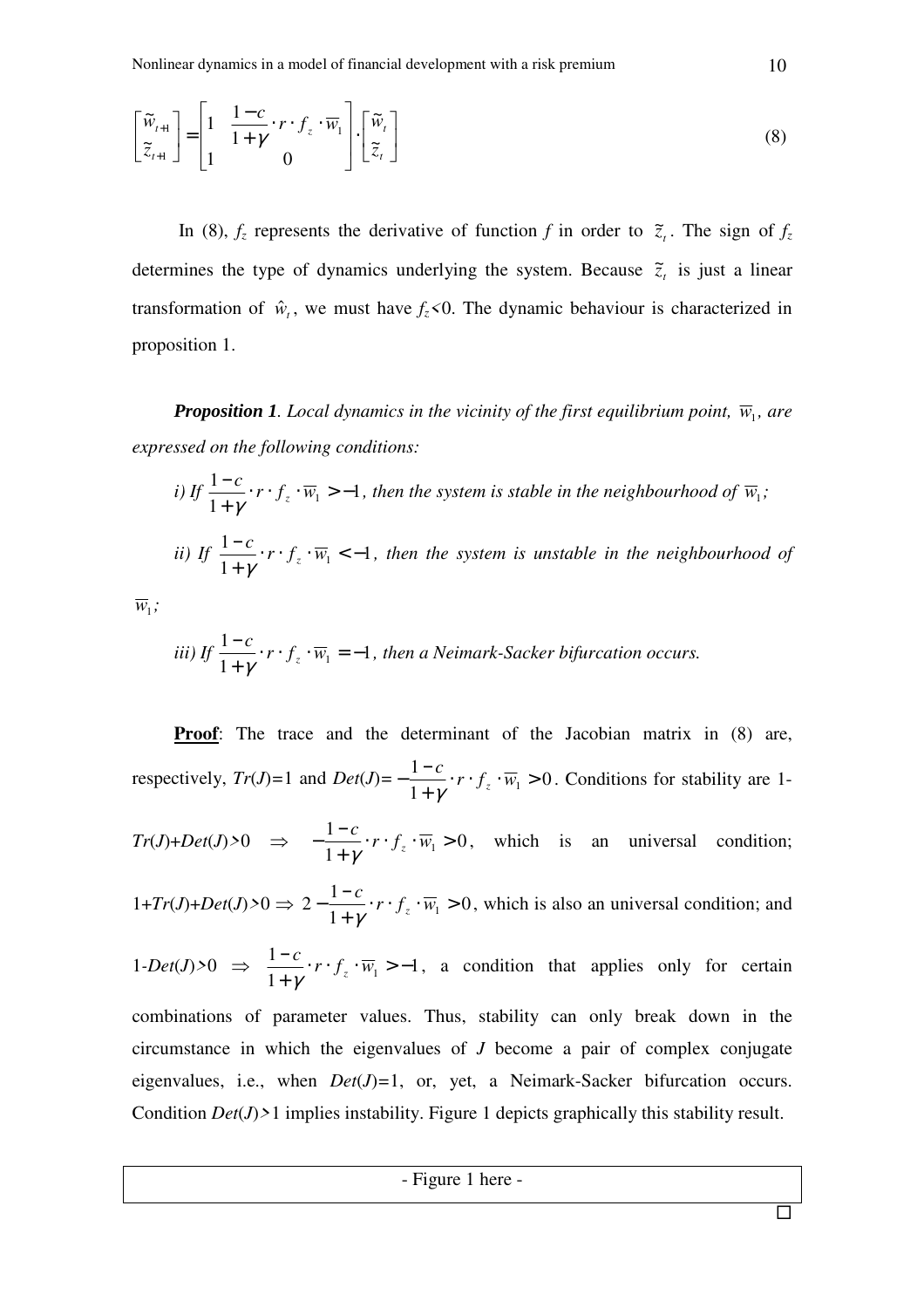Consider now  $\overline{w}_2$ . This equilibrium relates to the second equation of (7). Once again, we linearize the system, to obtain

$$
\begin{bmatrix} \widetilde{w}_{t+1} \\ \widetilde{z}_{t+1} \end{bmatrix} = \begin{bmatrix} 1 & -\frac{1-c}{1+\gamma} \cdot \mu \cdot r \cdot f_z \cdot \overline{w}_2 \\ 1 & 0 \end{bmatrix} \cdot \begin{bmatrix} \widetilde{w}_t \\ \widetilde{z}_t \end{bmatrix}
$$
(9)

**Proposition 2.** In the vicinity of  $\overline{w}_2$ , the dynamics of the financial model are given *by the following conditions:*

*i)* If 
$$
\frac{1-c}{1+\gamma} \cdot \mu \cdot r \cdot f_z \cdot \overline{w}_2 > -2
$$
, then the system is saddle-path stable in the

neighbourhood of  $\overline{w}_2$  ;

*ii)* If 
$$
\frac{1-c}{1+\gamma} \cdot \mu \cdot r \cdot f_z \cdot \overline{w}_2 < -2
$$
, then the system is unstable in the neighbourhood of

 $\overline{w}_{2}$  ;

*iii)* If 
$$
\frac{1-c}{1+\gamma} \cdot \mu \cdot r \cdot f_z \cdot \overline{w}_2 = -2
$$
, then a bifurcation occurs.

**Proof**: Once again, we look at conditions  $1-Tr(J)+Det(J) \ge 0$ ,  $1+Tr(J)+Det(J) \ge 0$ and  $1$ *-Det*(*J*) $>0$  to characterize stability. The first is never satisfied, thus stability (stable node or stable focus) cannot hold; because  $Det(J) \le 0$ , the third condition is always verified. Thus, it is through the analysis of the sign of  $1+Tr(J)+Det(J)$  that we can distinguish between stability outcomes. When  $Det(J) \leq 2$ , we will have a saddle-path stable equilibrium (one of the eigenvalues of the Jacobian lies inside the unit circle, while the other does not);  $Det(J)$  >-2 implies instability (both eigenvalues outside the unit circle). A bifurcation separates the two referred regions, for  $Det(J) = -2$ . The three previous conditions are equivalent to the ones in the proposition.

Relatively to the bifurcation observe that for the presented determinant value, the two eigenvalues of *J* are -1 and 2. Note that this cannot be considered a flip bifurcation, because although this kind of bifurcation implies that one of the eigenvalues must be equal to -1, it also requires that  $Tr(J) \in (-2,0)$  and  $Det(J) \in (-1,1)$ , which is not the case. Graphically, we have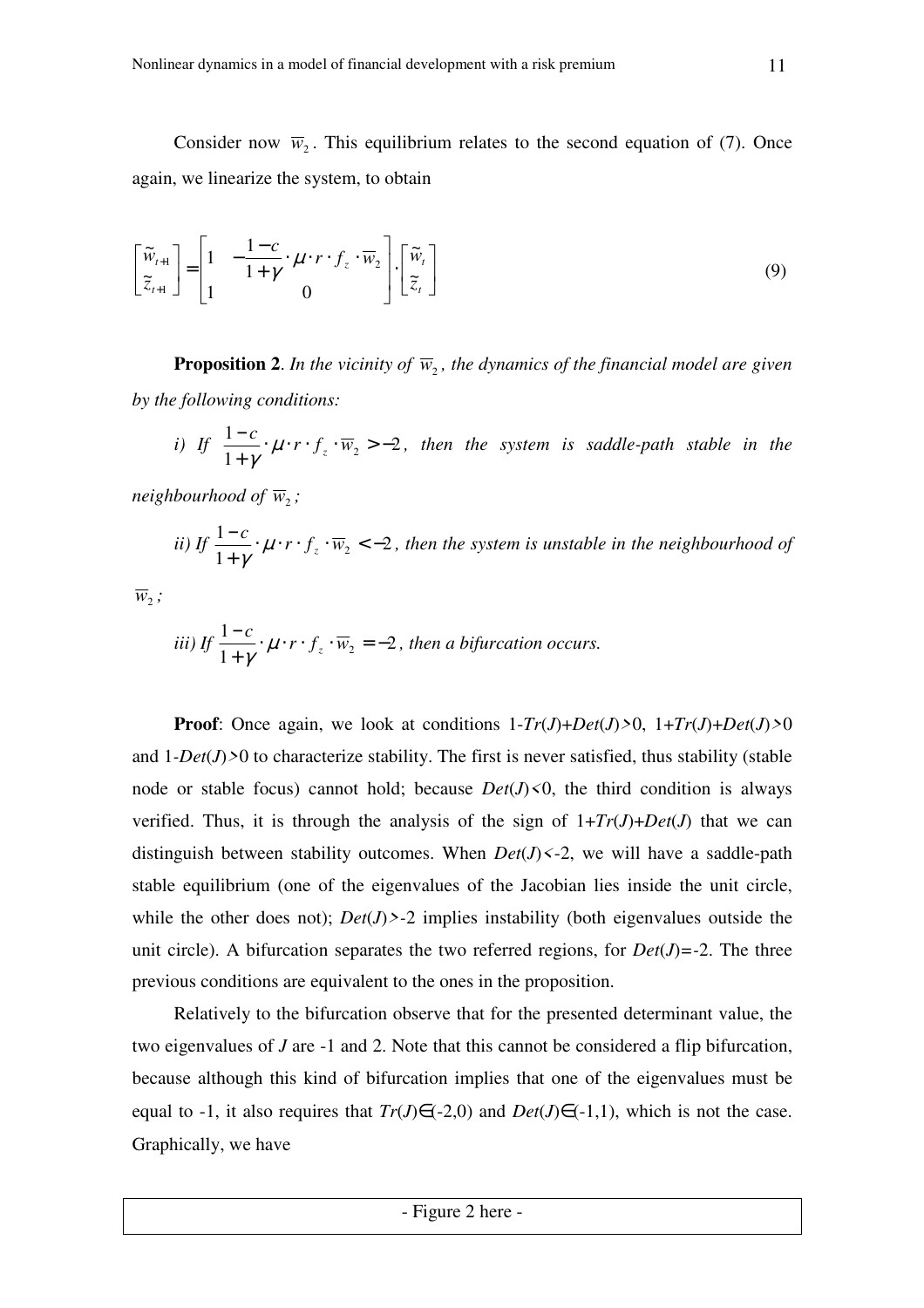**Specific** *f* **function**. Consider now the following particular function *f*: −θ  $\Bigg\}$ J  $\backslash$  $\overline{\phantom{a}}$  $\setminus$ ſ  $\vert$  = J  $\backslash$  $\overline{\phantom{a}}$  $\setminus$ ſ \* \* *t t t t w w w w*  $f\left(\frac{n_t}{n}\right) = \left|\frac{n_t}{n}\right|$ ,  $\theta > 0$ . This function obeys to the properties previously postulated.

With a particular functional form, one is able to present explicit expressions for the steady states. They are

$$
\overline{w}_1 = \left(\frac{(1-c)\cdot r}{1+\gamma}\right)^{1/\theta} \cdot \hat{w}^* \text{ and } \overline{w}_2 = \left(\frac{\mu\cdot r}{A\cdot(1+\mu)-\frac{1+\gamma}{1-c}}\right)^{1/\theta} \cdot \hat{w}^*.
$$

According to system (7), we must have  $\overline{w}_2 > \overline{w}_1$ , which is equivalent, under the specific case in consideration, to *c A* −  $\frac{1+}{1}$ 1  $\frac{1+\gamma}{\gamma}$ . Combining this relation with the constraint that allows for a positive  $\overline{w}_2$ , we can present the following boundary values for the economy's growth rate:  $\gamma \in (A \cdot (1 - c) - 1)(1 + \mu) \cdot A \cdot (1 - c) - 1)$ . The growth rate is bounded given the level of technology, the marginal propensity to consume and the level of financial development. This last parameter is particularly relevant, because it establishes a relation between constraints on credit and growth: the lower are the constraints, the higher is the potential pace of growth.

Local dynamics can be addressed under the specific risk premium function. The Jacobian matrices are, for each one of the equilibrium points:

$$
J_1 = \begin{bmatrix} 1 & -\theta \\ 1 & 0 \end{bmatrix}
$$
 for  $\overline{w}_1$ ;  $J_2 = \begin{bmatrix} 1 & \theta \cdot \begin{bmatrix} A \cdot (1+\mu) \cdot \frac{1-c}{1+\gamma} - 1 \\ 0 \end{bmatrix} \end{bmatrix}$  for  $\overline{w}_2$ .

Matrices  $J_1$  and  $J_2$  are particular cases of the matrices in (8) and (9). In the first case, a unique bifurcation parameter exists: θ*<*1 implies stability and θ*>*1 instability. A Neimark-Sacker bifurcation occurs at  $\theta=1$ . For  $\overline{w}_2$ , the combination of parameters separating the region of saddle-path stability from instability is θ θ γ  $\mu$ ).  $\frac{1-c}{1} = \frac{\theta+2}{2}$ 1  $(1+\mu)\cdot\frac{1-c}{1-\mu}=\frac{\theta+1}{2}$ +  $A \cdot (1 + \mu) \cdot \frac{1 - c}{1} = \frac{\theta + 2}{2}$ ; we conclude that the higher the degree of financial development, the more likely will be the situation in which the system falls into the instability region.

 $\Box$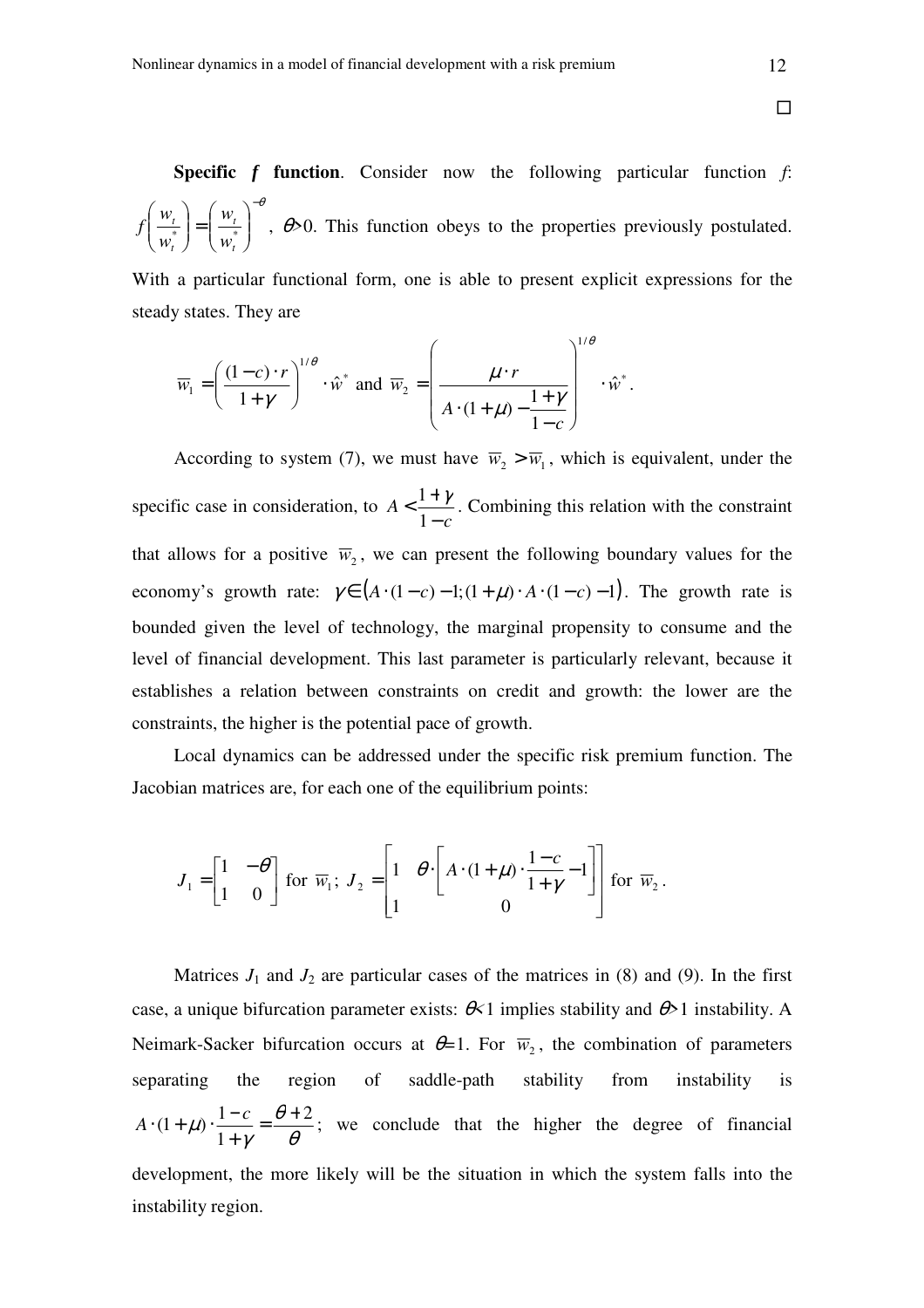The analysis of global dynamics will allow to clarify the apparent paradox that the previous arguments enclose: first, we have stated that a higher degree of financial development allows for a potentially higher growth rate, which seems an intuitive result; second, high values of parameter  $\mu$  are associated with instability (this result clearly arises in the global analysis of the section that follows). This result may be justified under the idea that a too high level of  $\mu$  means too few constraints on credit, or too low collateral requirements on loans. This, in turn, can increase the risk of failure in paying the loans by the borrowers, what can lead to situations of strong decline in the confidence underlying the financial system that may culminate in financial crises. Instability for high values of  $\mu$  can therefore be associated to credit availability that is not constrained by any precautionary measures.

## **4. Global Dynamics**

 $\overline{a}$ 

The study of global dynamics requires the consideration of a specific form of the system (we consider a same *f* function as in the final part of the previous section) and to assume some benchmark values for parameters. The following are chosen as reasonable values:  $c=0.75$ ,  $\gamma=0.04$  and  $r=0.03$ ; we take as well the indexes  $\hat{w}^* = 1$  and  $A=3$ . The remaining two parameters,  $\theta$  and  $\mu$ , will assume several different values in the analysis.

Note that although system (7) may be analyzed in terms of global dynamics, it is a different system for different equilibrium values. Hence, we should study dynamics taking, alternatively,  $\overline{w}_1$  and  $\overline{w}_2$ . Let us start by considering  $\overline{w}_1$ . In this case, local dynamics has pointed to a Neimark-Sacker bifurcation occurring at θ*=*1. For values of θ below one, stability prevails (in this case, the global dynamics result is coincidental with the result found locally), while for values of  $\theta$  above 1 a region of endogenous cycles will arise before instability sets in.<sup>1</sup>

One of the values of  $\theta$  for which cycles are present is  $\theta$ =1.3. For this value, we draw a bifurcation diagram concerning parameter  $\mu$ . One observes that fluctuations indeed prevail for a given set of values of the credit multiplier. Note that  $\mu$  is bounded

<sup>&</sup>lt;sup>1</sup> A bifurcation diagram for parameter  $\theta$  would confirm these dynamic properties. Since we are essentially concerned with the role of the credit multiplier, we omit the presentation of this diagram.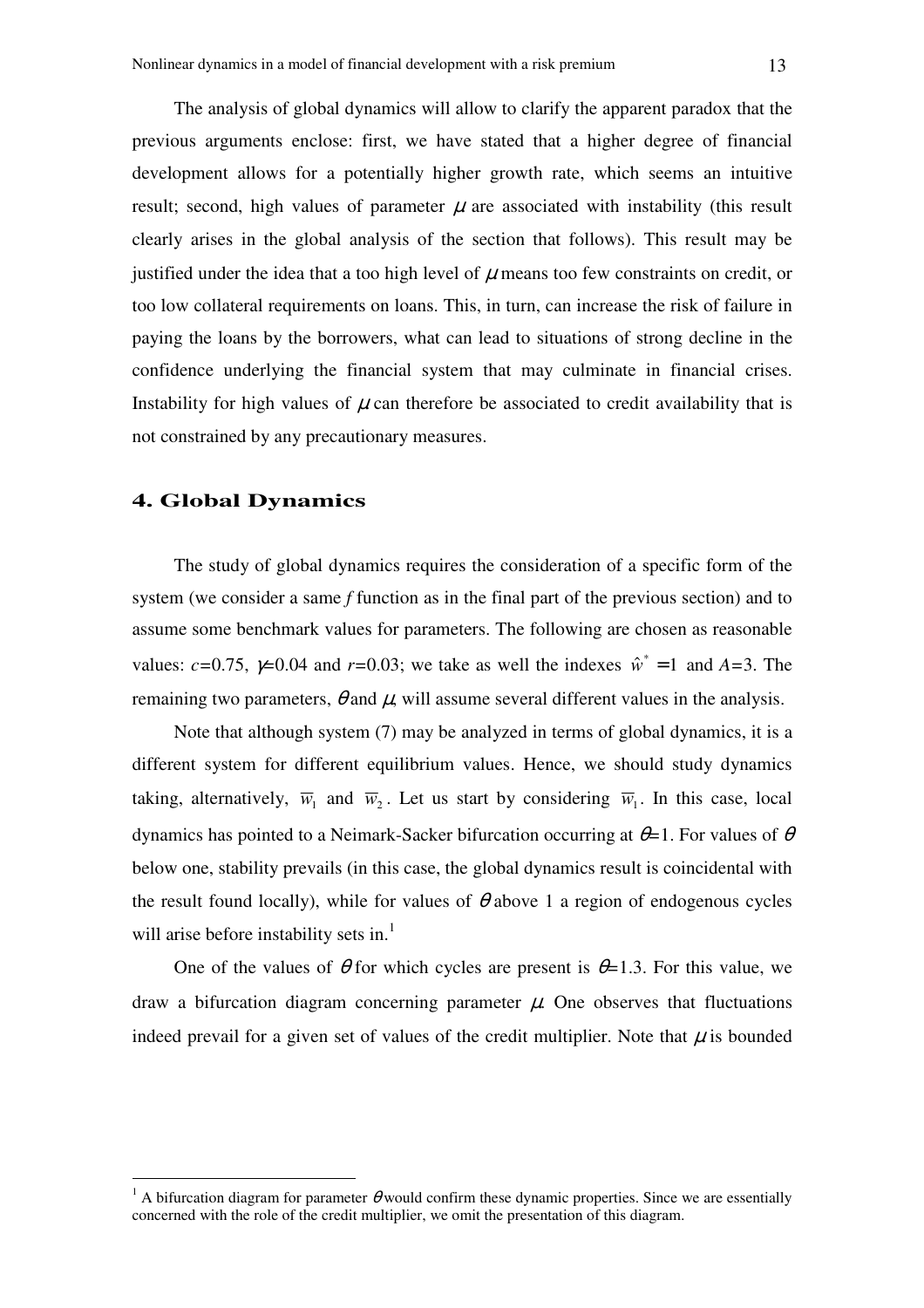from above, given condition *c A* −  $\cdot (1 + \mu) > \frac{1 + \mu}{1 - \mu}$ 1  $(1+\mu) > \frac{1+\gamma}{\lambda}$ . Figure 3 displays the bifurcation diagram.<sup>2</sup>

## - Figure 3 here -

Recall that  $\tilde{w}_t$  is a variable that is modified twice. First, it was detrended and then it was normalized to a zero steady state. The original variable has a positive detrended equilibrium value and follows an upward sloping trend. The modified variable follows, for a specific value of  $\mu$  for which fluctuations are evident ( $\mu$ =1.5), the time path displayed in figure 4. Figure 5 presents, for the same value of  $\mu$ , the long term attracting set of the relation between  $\tilde{w}_t$  and  $\tilde{z}_t$ .

## - Figures 4 and 5 here -

The presence of chaotic motion is well demonstrated through the graphical examples, but we can reemphasize the idea by computing Lyapunov characteristic exponents (LCEs). These are a measure of chaos and they indicate the presence of this type of dynamic behaviour if, in a two dimensional system as the one we consider, at least one of the two LCEs is positive. LCEs evaluate the exponential divergence of nearby orbits, that is, they search for sensitive dependence on initial conditions, a property that is accepted to characterize the presence of chaotic motion. Sensitive dependence basically means that if a same deterministic system initialized in two distinct points (even though these may be located very close to each other) it produces long term time series that have no identifiable common features.

Table 1 presents the computation of LCEs and the fractal dimension of the attractor, for various values of parameters  $\theta$  and  $\mu^3$ . The fractal dimension of the attractor is given by the formula 1  $1+\frac{\lambda_2}{\lambda_1}$  $D = 1 + \frac{\lambda_2}{\lambda_1 - \lambda_2}$ , according to the definition by Kaplan and

Yorke (1979), where  $\lambda_1$  is the negative LCE and  $\lambda_2$  the positive one. If both LCEs are

 $\overline{a}$ 

 $2$  All the figures concerning global dynamics presented in this paper are drawn using IDMC software (interactive Dynamical Model Calculator). This is a free software program available at www.dss.uniud.it/nonlinear, and copyright of Marji Lines and Alfredo Medio.

<sup>&</sup>lt;sup>3</sup> iDMC software is also used to compute LCEs.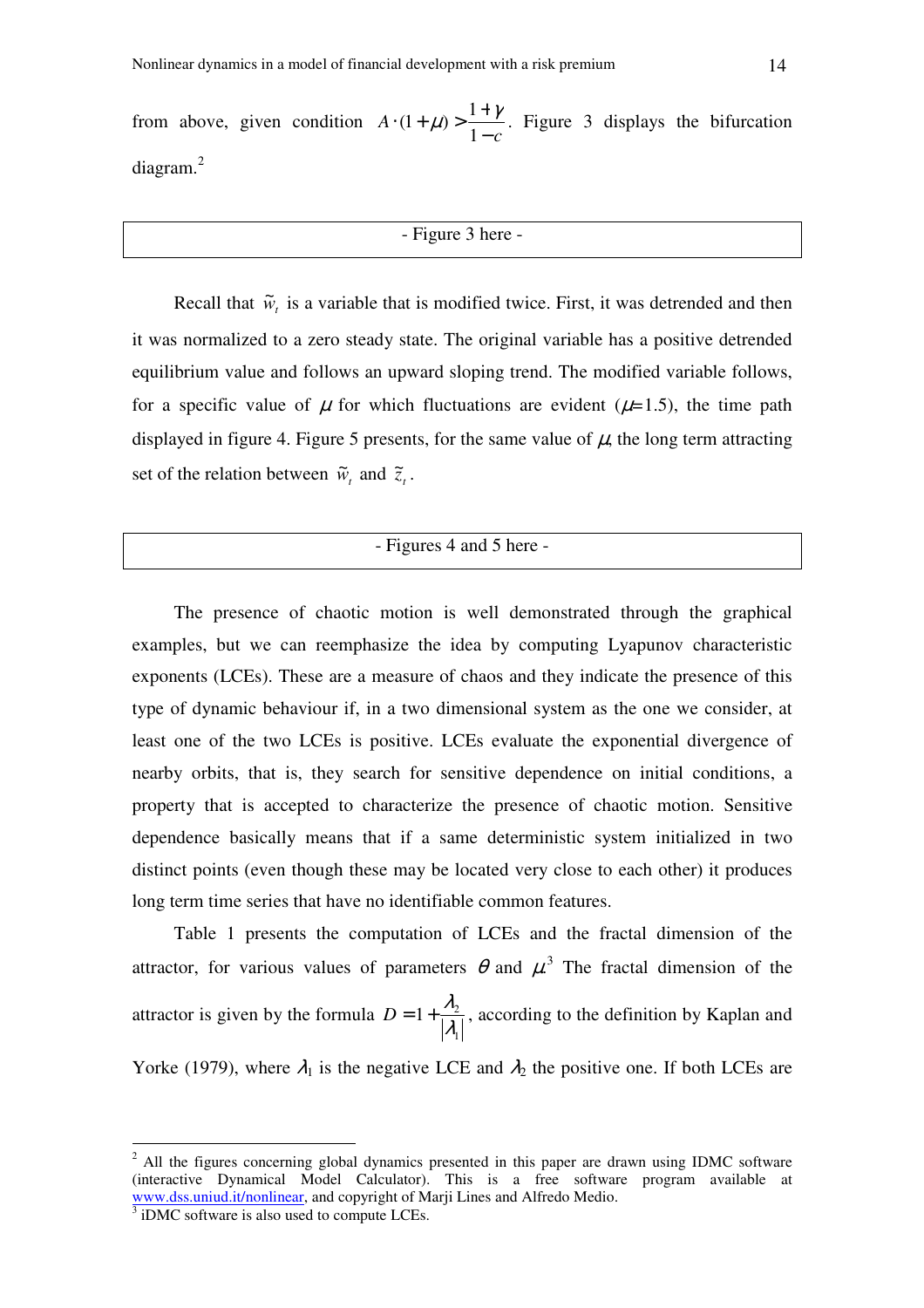positive, a circumstance that eventually occurs and that is generally designated by hyper chaos, then the attractor dimension is  $D = 2 + \lambda_1 + \lambda_2$ , with both  $\lambda_1$  and  $\lambda_2$  above zero.<sup>4</sup>

 Evidently, the fractal dimension can only be computed for chaotic systems; otherwise, the dimension of the attractor in an order 2 system is equal to 1, that is, the fractal dimension has correspondence on the Euclidean dimension. The non integer dimension that one finds when chaos exists can be thought of as a measure of the degree of chaos. We will have *D>*1, and the higher is *D*, the stronger is the chaotic nature of the system, in the sense that the divergence of nearby orbits is more intense.

| $\mu$        | $\boldsymbol{\theta}$ | <b>LCEs</b>    | <b>Fractal dimension</b> |  |
|--------------|-----------------------|----------------|--------------------------|--|
| 1.5          | 1.3                   | 0.08; 0.20     | 2.28                     |  |
| $\mathbf{1}$ | 1.3                   | 0.02; 0.16     | 2.18                     |  |
| 0.5          | 1.3                   | $-0.01;0$      | 1                        |  |
| 1.5          | 1.27                  | 0.09; 0.18     | 2.28                     |  |
| $\mathbf{1}$ | 1.27                  | 0.03; 0.14     | 2.17                     |  |
| 0.5          | 1.27                  | $-0.02; -0.02$ | 1                        |  |
| 1.5          | 1.32                  | 0.08; 0.22     | 2.30                     |  |
| $\mathbf{1}$ | 1.32                  | 0.01; 0.17     | 2.18                     |  |
| 0.5          | 1.32                  | $-0.02;0$      | 1                        |  |

Table 1 – LCEs and fractal dimensions for system (7), with  $\overline{w} = \overline{w}_1$ .

In table 1, we consider three possible values for  $\mu$  and  $\theta$ . The dynamics are very sensitive to the value of  $\theta$ , and therefore we consider three values of this parameter that are close together and that involve the presence of chaotic motion. We observe that for  $\mu$ =0.5, chaos is ruled out, independently of the value of  $\theta$ , while  $\mu$ =1 and  $\mu$ =1.5 correspond to cases of hyper chaos for the selected values of the parameter  $\theta$ . In these cases we compute a fractal dimension higher than 2.

Consider now the alternative case, where  $\overline{w} = \overline{w}_2$ . As one has observed through the local analysis, the system now undergoes a different type of bifurcation. Thus, we will certainly obtain distinct dynamic results. In this case, we consider  $\theta = 1.1$ , a value that leads us directly to the region of endogenous fluctuations. Figure 6 respects to the bifurcation diagram regarding the credit boundary variable,

 $\overline{a}$ 

<sup>&</sup>lt;sup>4</sup> See Medio and Lines (2001), chapter 7, about definitions on LCEs and attractor dimension.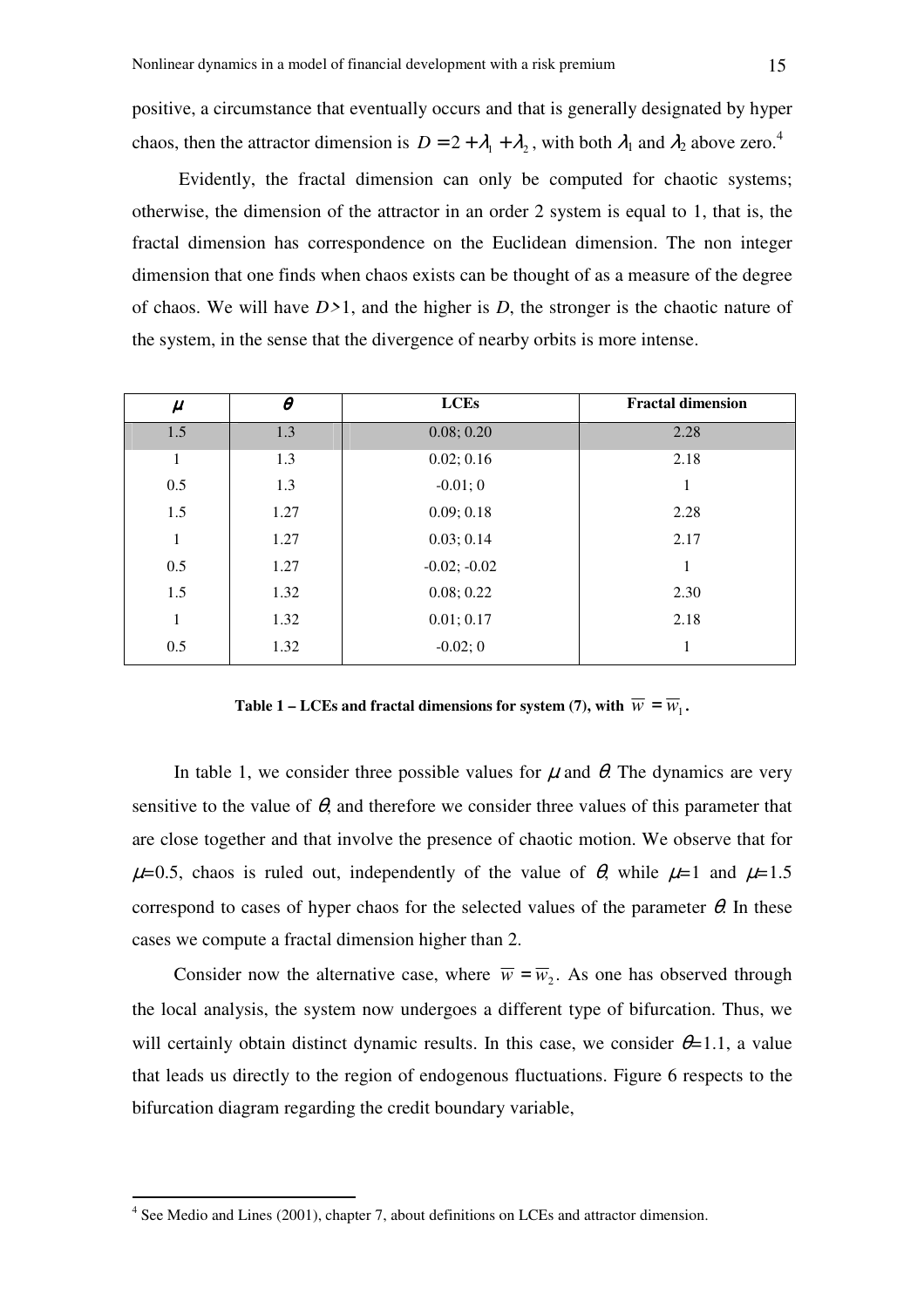- Figure 6 here -

Once more, cycles of no identifiable periodicity are observed for a given interval of values of the credit parameter. The wealth variable is subject to business cycles, as it can be confirmed by looking at the diagrams in figures 7 and 8 (observe the similarity between the strange attractors in figures 5 and 8).

| - Figures 7 and 8 here - |
|--------------------------|
|                          |

Chaotic motion is confirmed through the computation of LCEs and presentation of table 2, which has a same type of contents as table 1.

| $\mu$          | $\theta$ | <b>LCEs</b> | <b>Fractal dimension</b> |  |
|----------------|----------|-------------|--------------------------|--|
| 3              | 1.1      | 0.09; 0.14  | 2.23                     |  |
| 2              | 1.1      | 0.06; 0.12  | 2.18                     |  |
| $\overline{4}$ | 1.1      | 0.09; 0.16  | 2.25                     |  |
| 3              | 1.09     | 0.08; 0.13  | 2.21                     |  |
| 2              | 1.09     | 0.06; 0.11  | 2.17                     |  |
| $\overline{4}$ | 1.09     | 0.11; 0.14  | 2.25                     |  |
| 3              | 1.12     | 0.10; 0.15  | 2.25                     |  |
| 2              | 1.12     | 0.06; 0.13  | 2.19                     |  |
| $\overline{4}$ | 1.12     | $0; -$      | Instability              |  |

Table 2 – LCEs and fractal dimensions for system (7), with  $\overline{w} = \overline{w}_2$ .

 The analysis of table 2 indicates the presence of different 'degrees' of chaos for several values of the parameters, with  $\theta$  above but close to unity. Note that cases of hyper chaos, that is, attractors with dimensions higher than two are, once again, observed.

As regarded, assuming one or the other equilibrium value, implies getting different dynamic results, but in both cases we find regions of chaotic motion for some values of the level of financial development, meaning that endogenous business cycles may arise as the result of a combination of quantitative constraints on credit and a risk premium that injures the capacity of poorer countries to access credit.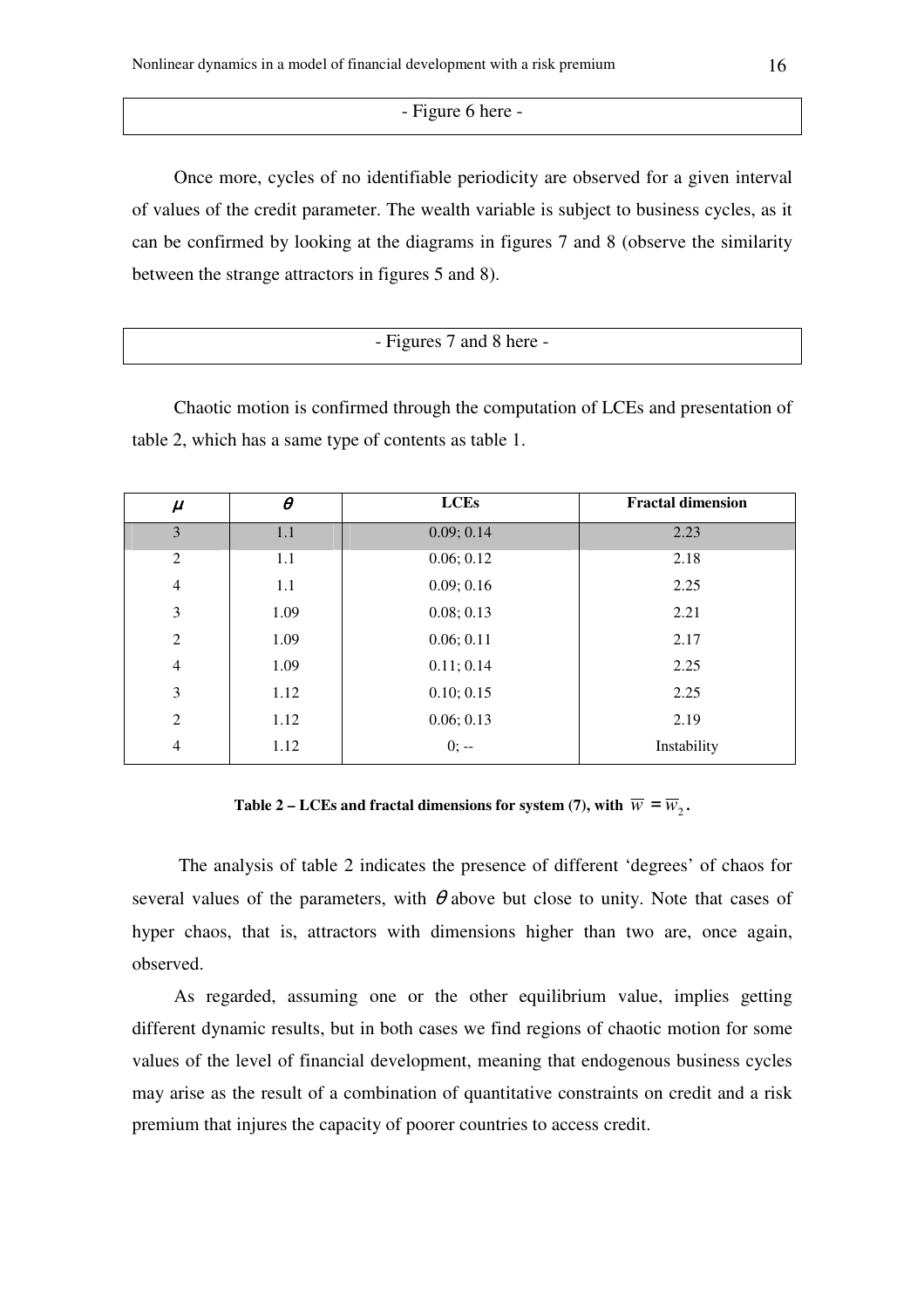#### **5. An Extension: Endogenous Technological Progress**

The model in the previous sections may be extended in several directions. In what follows, we consider that the generation of technology is endogenous, through two assumptions that do not change significantly the qualitative nature of the model, but that allow to find additional results concerning non linear long run behaviour. The two assumptions are: (i) technology is the only input in the production of additional technology; (ii) decreasing marginal returns are assumed in order to obtain a stable equilibrium point.

The dynamic behaviour of the technology variable is given by

$$
A_{t+1} = g(A_t), \text{ with } A_0 \text{ given, } g > 0, g' > 0 \text{ and } g'' < 0. \tag{10}
$$

Endogenous technology growth implies two changes in our framework: equilibrium values  $\overline{w}_1$  and  $\overline{w}_2$  will depend on the steady state value of *A*, and the conditions that characterize the different states (i.e.,  $A_t \le r_t$  and  $A_t \ge r_t$ ) are now dependent on the evolution of the technology variable.

In what concerns local dynamics, we do not find too pronounced changes. Steady state values are the same as before, with a slight difference in  $\overline{w}_2$ : *A* is replaced by the corresponding steady state value. Linearized systems in the vicinity of steady states are respectively, for  $\overline{w}_1$  and  $\overline{w}_2$ :

$$
\begin{bmatrix} \widetilde{w}_{t+1} \\ \widetilde{z}_{t+1} \\ A_{t+1} - \overline{A} \end{bmatrix} = \begin{bmatrix} 1 & \frac{1-c}{1+\gamma} \cdot r \cdot f_z \cdot \overline{w}_1 & 0 \\ 1 & 0 & 0 \\ 0 & 0 & g'(\overline{A}) \end{bmatrix} \cdot \begin{bmatrix} \widetilde{w}_t \\ \widetilde{z}_t \\ A_t - \overline{A} \end{bmatrix}
$$
(11)

$$
\begin{bmatrix} \widetilde{w}_{t+1} \\ \widetilde{z}_{t+1} \\ A_{t+1} - \overline{A} \end{bmatrix} = \begin{bmatrix} 1 & -\frac{1-c}{1+\gamma} \cdot \mu \cdot r \cdot f_z \cdot \overline{w}_2 & \frac{1-c}{1+\gamma} \cdot (1+\mu) \cdot \overline{w}_2 \\ 1 & 0 & 0 \\ 0 & 0 & g'(\overline{A}) \end{bmatrix} \begin{bmatrix} \widetilde{w}_t \\ \widetilde{z}_t \\ A_t - \overline{A} \end{bmatrix}
$$
(12)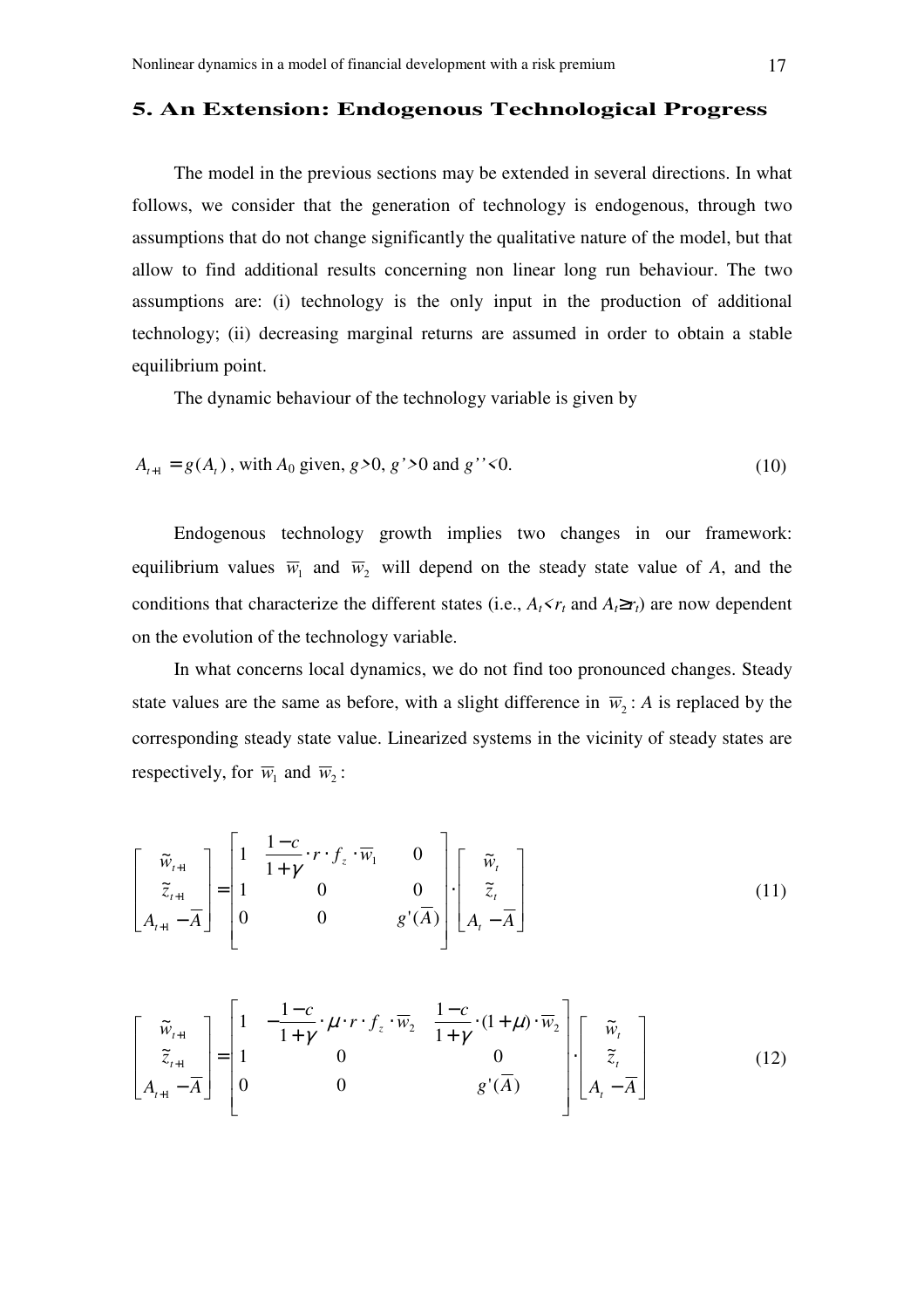In both cases, one of the eigenvalues of the Jacobian matrix is  $g'(\overline{A})$ , and the other two are the same as in the dimension 2 system. If  $g'(\overline{A})$  is below unity, local dynamics are characterized precisely in the same way as previously: for both steady states a bifurcation separates a region of stability (or saddle-path stability) from a region of instability, where fluctuations are eventually observed.

Consider the specific *f* function of previous sections, and take  $g(A_t) = B \cdot A_t^{\phi}$ , *B*>0 and  $\phi \in (0,1)$ . With these functions, we briefly analyze global dynamics. Take the same array of values as before for *c*,  $\gamma$ , *r* and  $\hat{w}^*$ ; consider  $\theta = 1.3$  (for  $\overline{w}_1$ ),  $\theta = 1.1$  (for  $\overline{w}_2$ ), *B*=1.05 and  $\phi$ =0.25. Figures 9 and 10 present the bifurcation diagrams for the system considering, respectively,  $\overline{w}_1$  and  $\overline{w}_2$ , and taking  $\mu$  as the bifurcation parameter.

- Figures 9 and 10 here -

Similar attractors to the ones in figures 5 and 8 can be found in this case. Table 3 discusses the degree of chaoticity that various combinations of parameters allow for.

|                    | $\mu$ | $\theta$ | $\boldsymbol{B}$ | $\phi$ | <b>LCEs</b>         | <b>Fractal dimension</b> |
|--------------------|-------|----------|------------------|--------|---------------------|--------------------------|
| $\overline{w}_1$   | 3     | 1.3      | 1.05             | 0.25   | $-1.39; 0.03; 0.18$ | 2.15                     |
| $\overline{w}_{2}$ | 8     | 1.1      | 1.05             | 0.25   | $-1.39; 0.07; 0.11$ | 2.13                     |
| $\overline{w}_1$   | 3     | 1.3      | 1.05             | 0.5    | $-0.69; 0.03; 0.17$ | 2.29                     |
|                    | 3     | 1.3      | 1.2              | 0.25   | $-1.39; 0.04; 0.19$ | 2.17                     |
|                    | 2     | 1.3      | 1.05             | 0.5    | $-0.69; 0.01; 0.17$ | 2.26                     |
|                    | 2     | 1.3      | 1.2              | 0.25   | $-1.39; 0.01; 0.17$ | 2.13                     |
| $\overline{w}_2$   | 8     | 1.1      | 1.05             | 0.5    | $-0.69; 0.09; 0.12$ | 2.30                     |
|                    | 8     | 1.1      | 1.2              | 0.25   | $-1.39; 0.08; 0.12$ | 2.14                     |
|                    | 6     | 1.1      | 1.05             | 0.5    | $-0.69; 0.08; 0.12$ | 2.29                     |
|                    | 6     | 1.1      | 1.2              | 0.25   | $-1.39; 0.08; 0.11$ | 2.14                     |

**Table 3 – LCEs and fractal dimensions for the system with endogenous technology.** 

Note that now we are dealing with a three dimensional system, and therefore three LCEs are jointly computed. Note, as well, that the third equation that we have introduced relates to a process of knowledge accumulation under decreasing returns, and thus stability prevails in what concerns the new dimension we add. As a result, one of the LCEs is always negative, while the other two give similar results to the ones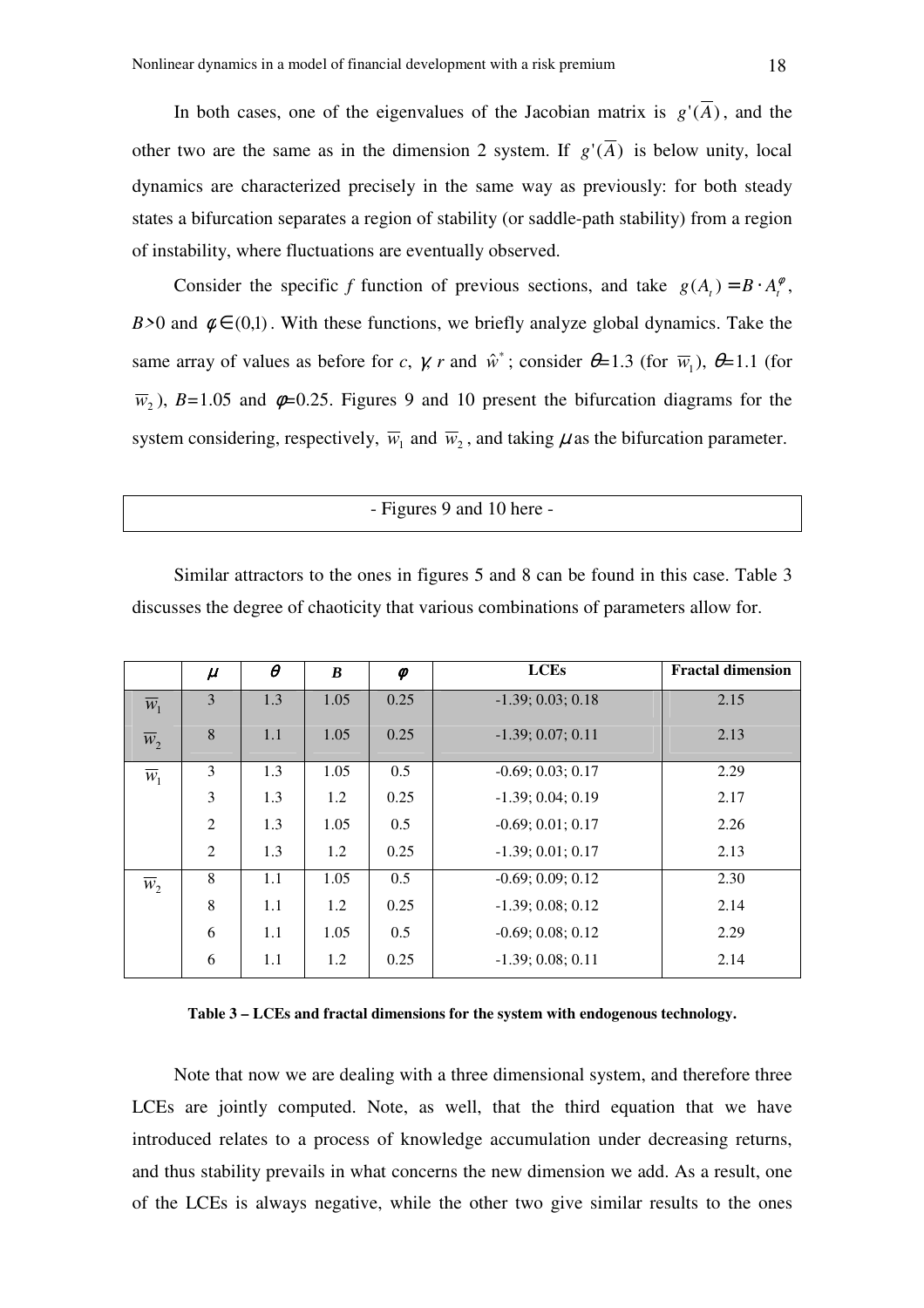found in the exogenous technology case. In table 3, various combinations of parameters to which chaotic motion exists are considered, and we find, for all of them, that despite taking an additional dimension into the system, the dimension of the attractor continues to be given by a value slightly above 2. In this case, the Lyapunov dimension or fractal dimension is given by the formula 3  $2+\frac{\lambda_1+\lambda_2}{|\lambda_2|}$  $D = 2 + \frac{\lambda_1 + \lambda_2}{\lambda_1 + \lambda_2}$ , where the LCEs in the numerator

are the positive ones and the exponent in the denominator is the negative LCE.

Since the dynamics of technology are independent of wealth and decreasing marginal returns prevail in the accumulation of knowledge, the technology variable converges to a long term fixed point, independently of parameter values. Wealth dynamics will vary with the values of the credit multiplier and other parameters, as before, but the introduction of the technological sector reveals new possibilities for endogenous fluctuations.

## **6. Conclusions**

We have examined a model of financial development where constraints on credit and a risk premium over the less wealth endowed are considered. As a result, we have concluded that a high level of financial development has a favourable effect over the potential to grow; nevertheless, the results also point to a perverse impact of a too loose policy concerning credit availability, because this can lead to instability. In the proposed framework, instability can be interpreted as a state where excess of credit conducts to a failure of the financial system to maintain the mutual confidence in the credit market that allows for loans with low collateral requirements.

For some levels of the credit constraint parameter, endogenous business cycles were found, an observation that confirms the results on other studies in the field (namely, the CJM model). We identify a link between the functioning of the credit market and the volatility of some fundamental economic aggregates, with this link arising from the nonlinear nature of the relation between variables, namely from the piecewise relation between a constant marginal returns value and a varying interest rate.

Introducing an endogenous technology generation process, we have confirmed the richness of possible long term results on a model that never loses its endogenous growth character; the economy's long run growth rate is always constant on average (because constant marginal returns on production hold in every analyzed case), even though some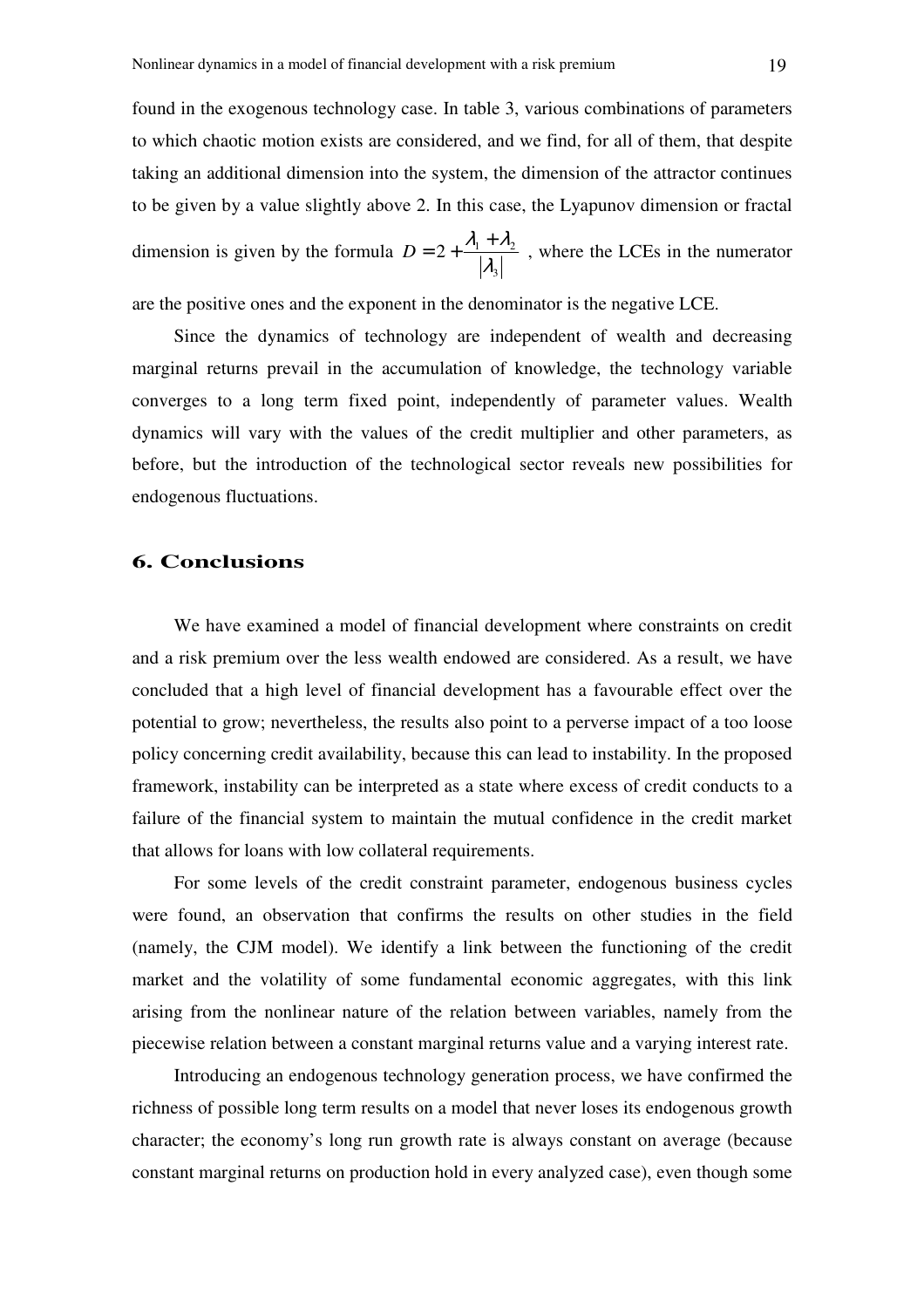circumstances of the financial markets push the setup to a long term result where the time path of the growth rate fluctuates around a constant mean.

## **References**

- Aghion, P.; G. M. Angeletos; A. Banerjee and K. Manova (2005). "Volatility and Growth: Credit Constraints and Productivity-Enhancing Investment." *NBER working paper* nº 11349.
- Aghion, P.; P. Bacchetta and A. Banerjee (2000). "A Simple Model of Monetary Policy and Currency Crises." *European Economic Review*, vol. 44, pp. 728-738.
- Aghion, P.; P. Bacchetta and A. Banerjee (2001). "Currency Crises and Monetary Policy in an Economy with Credit Constraints." *European Economic Review*, vol. 45, pp. 1121-1150.
- Aghion, P.; P. Bacchetta and A. Banerjee (2004). "Financial Development and the Instability of Open Economies." *Journal of Monetary Economics*, vol. 51, pp. 1077-1106.
- Aghion, P.; A. Banerjee and T. Piketty (1999). "Dualism and Macroeconomic Volatility." *Quarterly Journal of Economics*, vol. 114, pp. 1357-1397.
- Aghion, P.; P. Howitt and D. Mayer-Foulkes (2005). "The Effect of Financial Development on Convergence: Theory and Evidence." *Quarterly Journal of Economics*, vol. 120, pp. 173-222.
- Amable, B.; J. B. Chatelain and K. Ralf (2004). "Credit Rationing, Profit Accumulation and Economic Growth." *Economics Letters*, vol. 85, pp. 301-307.
- Benhabib, J. and R. H. Day (1981). "Rational Choice and Erratic Behaviour." *Review of Economic Studies*, vol. 48, pp. 459-471.
- Bernanke, B. and M. Gertler (1989). "Agency Costs, Net Worth, and Business Fluctuations." *American Economic Review*, vol. 79, pp. 14-31.
- Blackburn, K. and V. Hung (1998). "A Theory of Growth, Financial Development and Trade." *Economica*, vol. 65, pp. 107-124.
- Boldrin, M.; K. Nishimura; T. Shigoka and M. Yano (2001). "Chaotic Equilibrium Dynamics in Endogenous Growth Models." *Journal of Economic Theory*, vol. 96, pp. 97-132.
- Caballé, J.; X. Jarque and E. Michetti (2006). "Chaotic Dynamics in Credit Constrained Emerging Economies." *Journal of Economic Dynamics and Control*, vol. 30, pp. 1261-1275.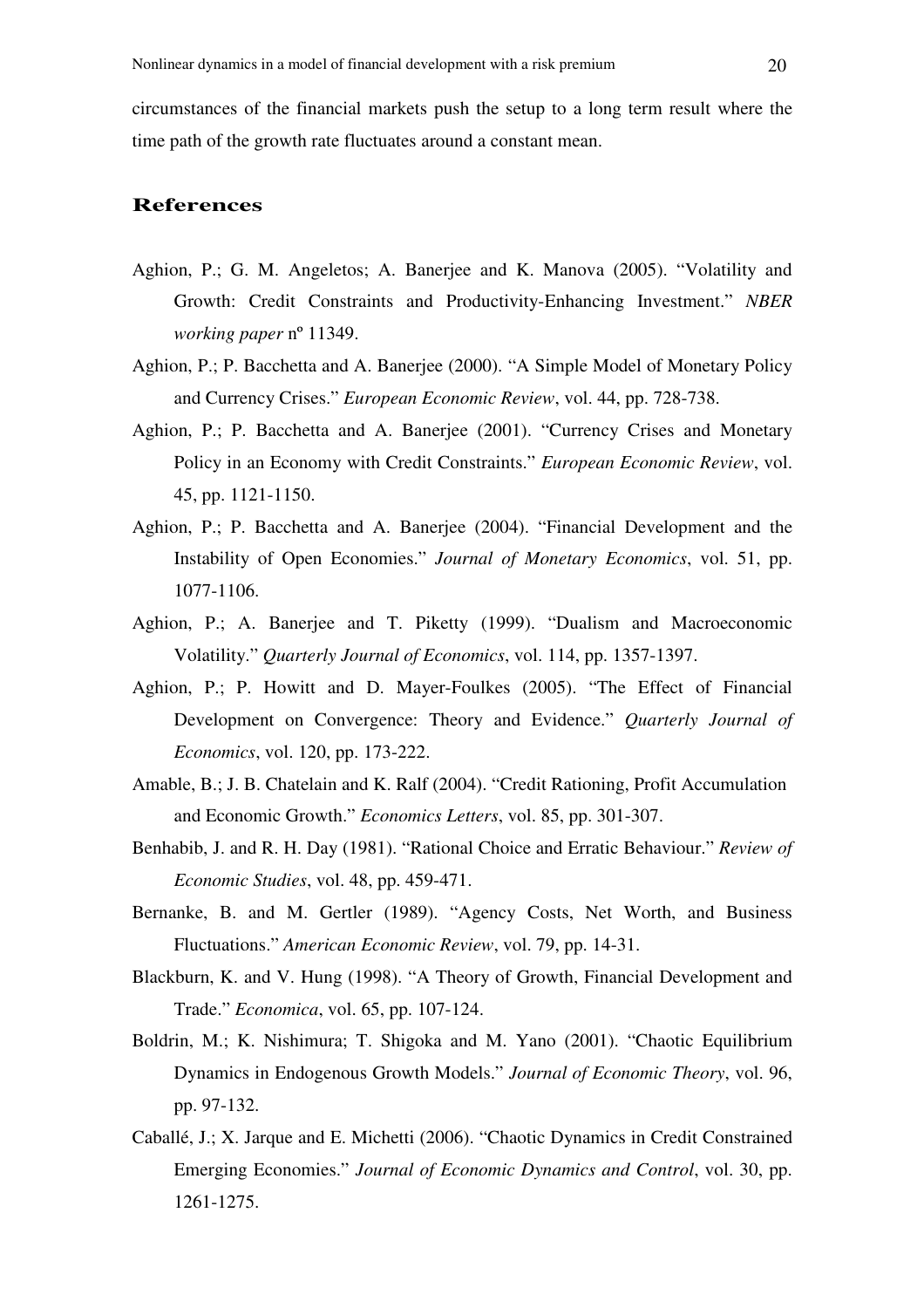- Christiano, L. and S. Harrison (1999). "Chaos, Sunspots and Automatic Stabilizers." *Journal of Monetary Economics*, vol. 44, pp. 3-31.
- Christopoulos, D. K. and E. G. Tsionas (2004). "Financial Development and Economic Growth: Evidence from Panel Unit Root and Cointegration Tests." *Journal of Development Economics*, vol. 73, pp. 55-74.
- Day, R. H. (1982). "Irregular Growth Cycles." *American Economic Review*, vol. 72, pp.406-414.
- Demirguç-Kunt, A. and R. Levine (2001). *Financial Structure and Economic Growth*. Cambridge, MA: MIT Press.
- Gomes, O. (2006). "Routes to Chaos in Macroeconomic Theory." *Journal of Economic Studies*, vol. 33, pp. 437-468.
- Grandmont, J. M. (1985). "On Endogenous Competitive Business Cycles." *Econometrica*, vol. 53, pp. 995-1045.
- Guo, J. T. and K. J. Lansing (2002). "Fiscal Policy, Increasing Returns and Endogenous Fluctuations." *Macroeconomic Dynamics*, vol. 6, pp. 633-664.
- Harrison, P.; O. Sussman and J. Zeira (1999). "Finance and Growth: Theory and New Evidence." Board of Governors of the Federal Reserve System, *Finance and Economics Discussion Series*, nº 99-35.
- Kaplan, J. L. and J. A. Yorke (1979). "Chaotic Behavior of Multidimensional Difference Equations.", in H.-O. Peitgen and H.-O. Walter (eds.), *Functional Differential Equations and Approximations of Fixed Points*, Springer: Berlin, p. 204.
- Khan, A. (2001). "Financial Development and Economic Growth." *Macroeconomic Dynamics*, vol. 5, pp. 413-433.
- King, R. and R. Levine (1993). "Finance and Growth: Schumpeter Might Be Right." *Quarterly Journal of Economics*, vol. 108, pp. 717-737.
- Kyotaki, N. and J. Moore (1997). "Credit Cycles." *Journal of Political Economy*, vol. 105, pp. 211-248.
- Levine, R. (1997). "Financial Development and Economic Growth: Views and Agenda." *Journal of Economic Literature*, vol. 35, pp. 688-726.
- Levine, R. (2005). "Finance and Growth: Theory and Evidence." in P. Aghion and S. N. Durlauf (eds.), *Handbook of Economic Growth*, Amsterdam: Elsevier, pp. 865- 934.
- Medio, A. and M. Lines (2001). *Nonlinear Dynamics: a Primer*. Cambridge, UK: Cambridge University Press.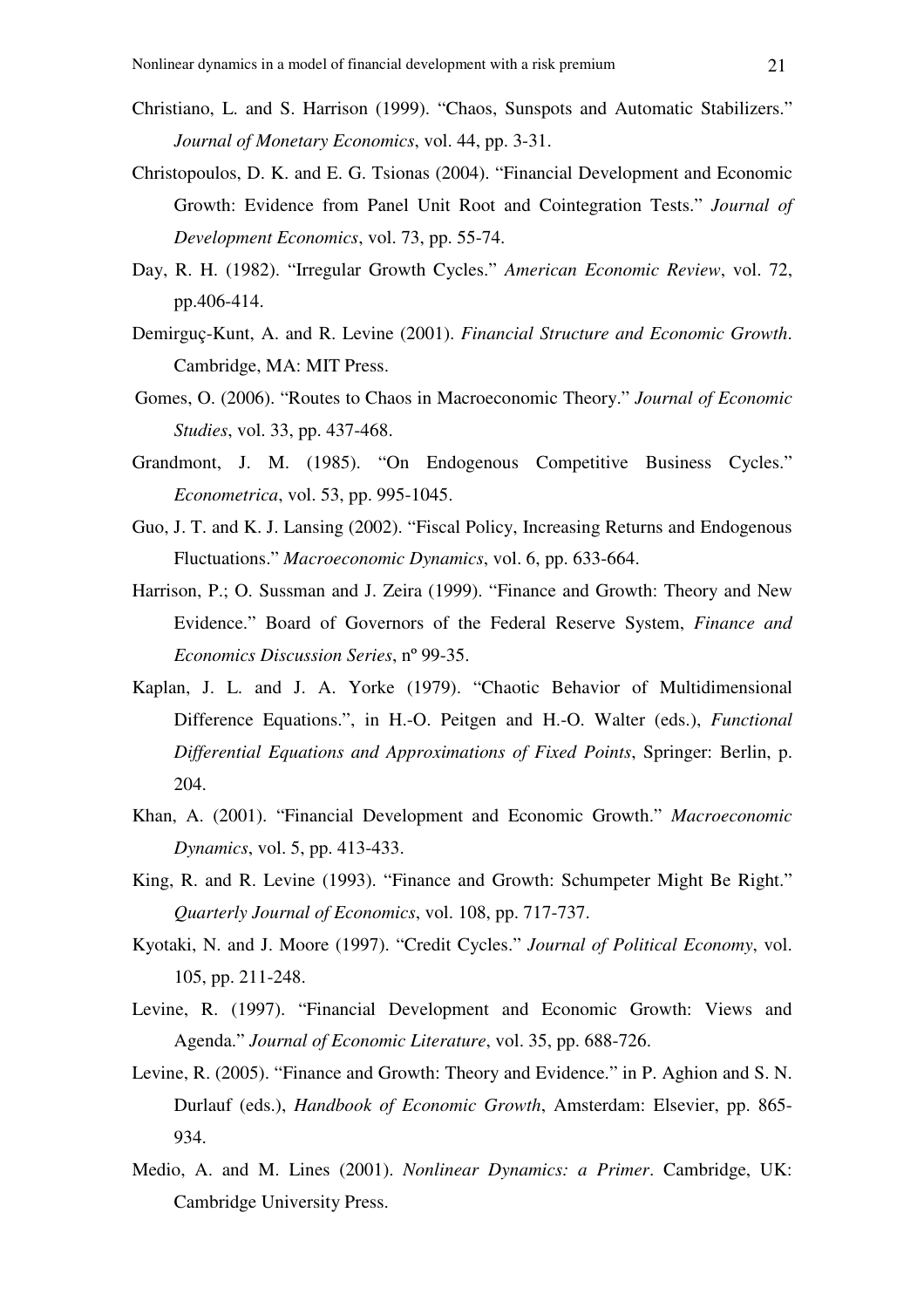- Morales, M. F. (2003). "Financial Intermediation in a Model of Growth Through Creative Destruction." *Macroeconomic Dynamics*, vol. 7, pp. 363-393.
- Nishimura, K.; G. Sorger and M. Yano (1994). "Ergodic Chaos in Optimal Growth Models with Low Discount Rates." *Economic Theory*, vol. 4, pp. 705-717.
- Schmitt-Grohé, S. (2000). "Endogenous Business Cycles and the Dynamics of Output, Hours, and Consumption." *American Economic Review*, vol. 90, pp. 1136-1159.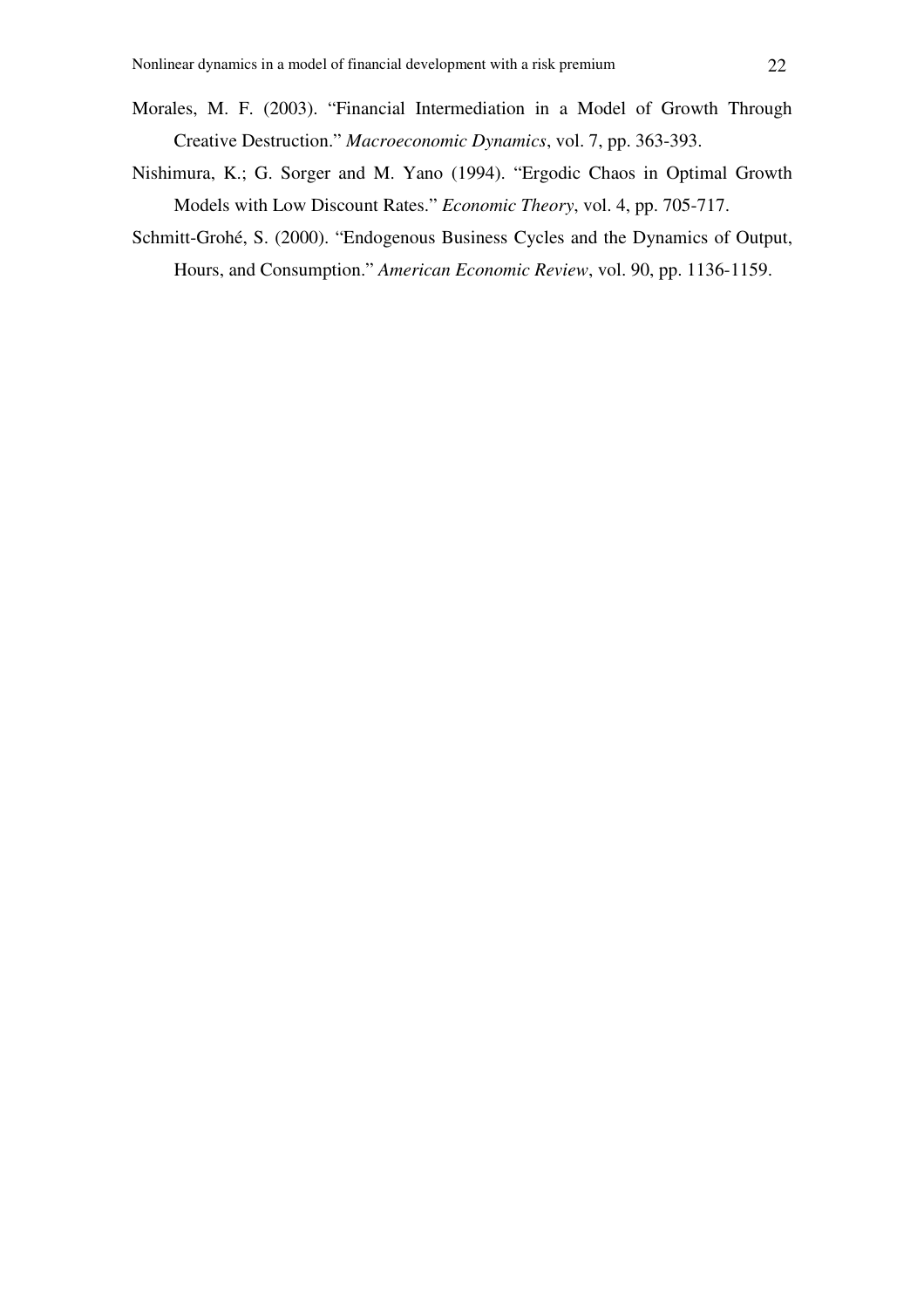## **Figures**



**Figure 1 – Local dynamics around**  $\overline{w}_1$ **.** 



Figure 2 – Local dynamics around  $\overline{w}_2$  .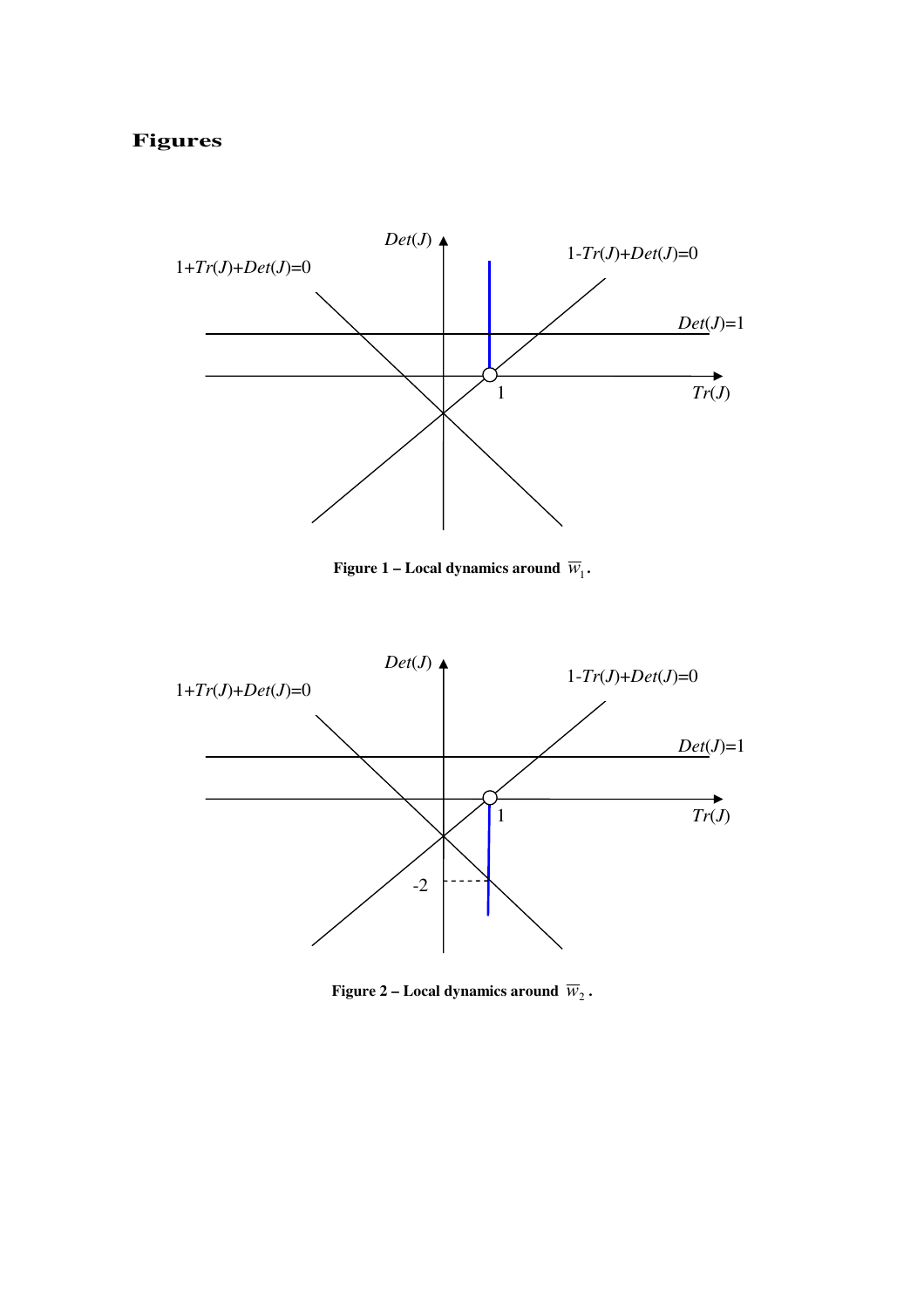

**Figure 3 – Bifurcation diagram** (  $\widetilde{W}_t$  **;#), for**  $\overline{W} = \overline{W}_1$  .



**Figure 4 – Time series of**  $\widetilde{w}_t$  ( $\mu$ =1.5), for  $\overline{w} = \overline{w}_1$ .



**Figure 5 - Attractor**  $\widetilde{w}_t$ ,  $\widetilde{z}_t$  ( $\mu$ =1.5), for  $\overline{w} = \overline{w}_1$ .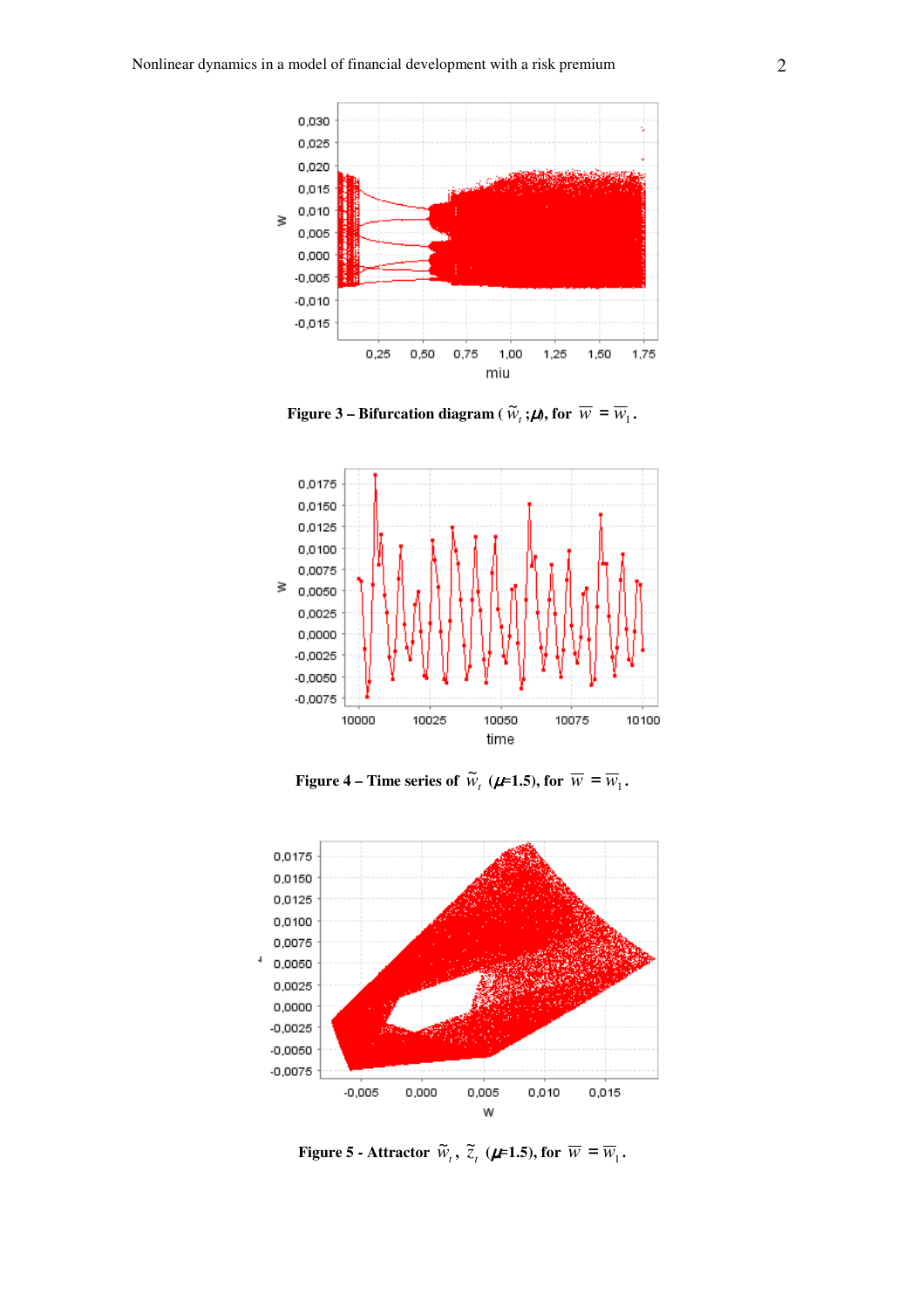

**Figure 6 – Bifurcation diagram** (  $\widetilde{W}_t$  **;#**), for  $\overline{W} = \overline{W}_2$ .



**Figure 7** – Time series of  $\widetilde{w}_t$  ( $\mu$ =3), for  $\overline{w} = \overline{w}_2$ .



**Figure 8 - Attractor**  $\widetilde{W}_t$ ,  $\widetilde{Z}_t$  ( $\mu$ =3), for  $\overline{W} = \overline{W}_2$ .